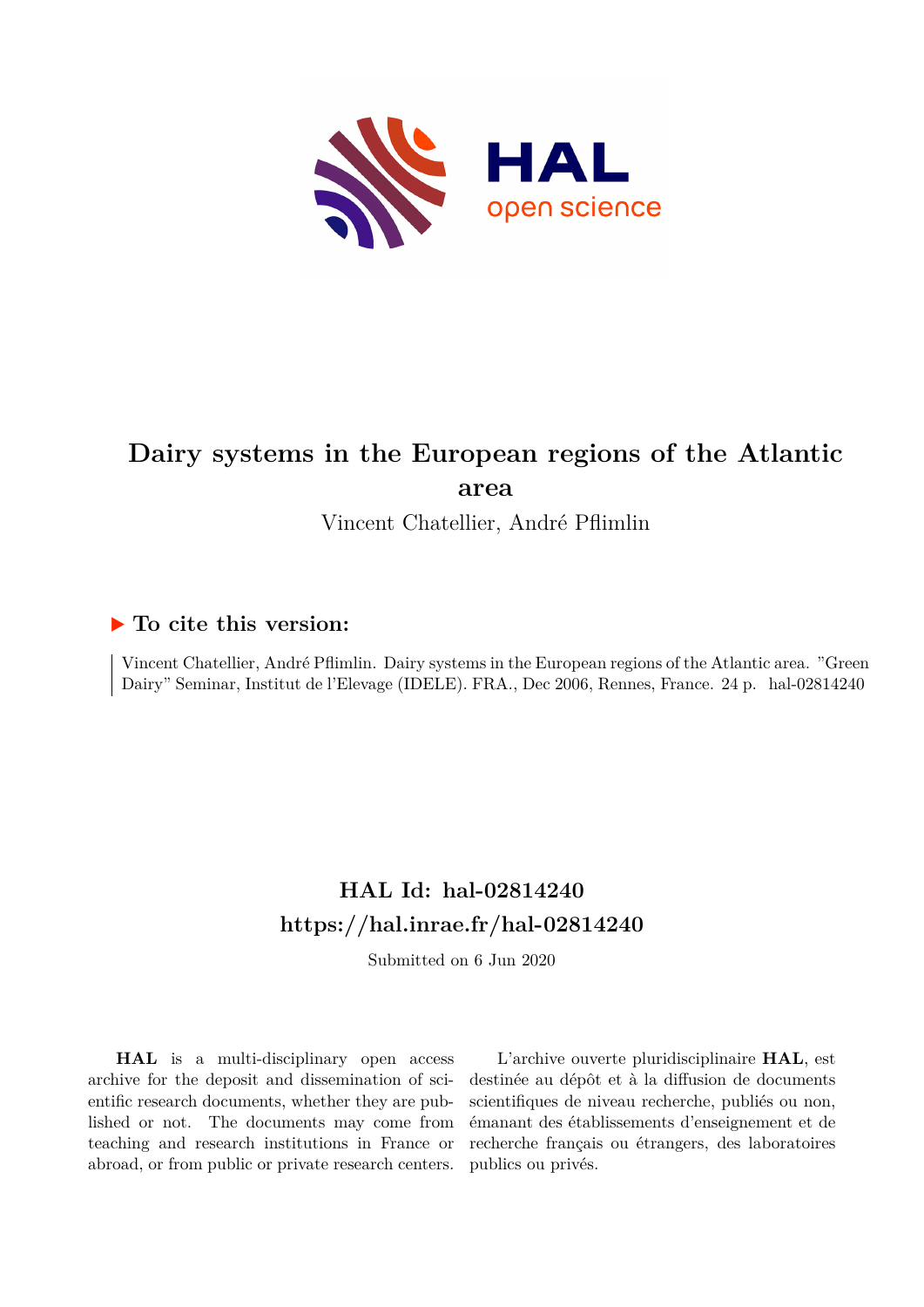Dairy systems in the European regions of the Atlantic Area: A discussion of the economic characteristics to complement the « Green Dairy » project

#### Vincent Chatellier (INRA-SAE2, Nantes) and André Pflimlin (Institut de l'Elevage, Paris)

**Summary**. The eleven regions participating in the project " Green Dairy  $\frac{1}{2}$  are responsible for about a quarter of the dairy production of the EU-15. Although situated in the same climatic zone under oceanic influence, the diversity of the physical environment, the structures and the production systems remains considerable. To define this internal and external regional diversity and to place the groups of pilot farms of the " Green Dairy" project in perspective, a processing of individual data from the European FADN for the years 1999 to 2003 was realized. This communication is structured around three sections 1) some methodological elements necessary for the understanding of the results; 2) the technical characteristics notably the dynamics of the structures, the productivity of the work and the feeding systems ; 3) the production costs and economic results of the farms as well as the regional dairy dynamic. The final discussion will concern the main assets and constraints of the systems and regions studied compared with the challenge of the future: the probable end of milk quota, a more open European and World market, the increase of the price of energy and more restrictive environmental regulations.

Résumé. Les onze régions participant au projet « Green Dairy » réalisent près du quart de la production laitière de l'UE-15. Bien que situées dans la même zone climatique sous influence océanique, la diversité des milieux, des structures et des systèmes de production reste considérable. Pour mieux cerner cette diversité, rendre compte des écarts internes à chaque région et resituer les groupes d'éleveurs des fermes pilotes du projet « Green Dairy », un traitement des données individuelles du RICA européen des exercices 1999 à 2003 a été réalisé. Cette communication s'articule autour de trois parties 1) quelques éléments méthodologiques nécessaires à la compréhension des résultats ; 2) les caractéristiques techniques notamment la dynamique des structures, la productivité du travail et les systèmes d'alimentation adoptés ; 3) les coûts de production, les résultats économiques des exploitations et la dynamique collective interne à chaque zone. Une discussion finale porte sur les principaux atouts et contraintes des systèmes et des régions étudiés par rapport aux enjeux du futur : fin probable des quotas laitiers, ouverture accentuée du marché, renchérissement du prix de l'énergie, réglementation environnementale plus contraignante.

 $\overline{a}$ 

<sup>&</sup>lt;sup>1</sup> The European project " Green Dairy » aims at comparing the environmental impact of the systems milkmen of the European Atlantic Space (Pflimlin and al, on 2006). Two networks of exchanges were set up: the one on the environmental evaluation (streams and losses of nitrogen and phosphor) of complete systems led(driven) in experimental stations in the various countries partners; other one on the axes of progress recommended in exploitations dairywomen.

<sup>2</sup> Le projet européen « Green Dairy » vise à comparer l'impact environnemental des systèmes laitiers de l'Espace Atlantique Européen (Pflimlin et al, 2006). Deux réseaux d'échanges ont été mis en place : l'un sur l'évaluation environnementale (flux et pertes d'azote et phosphore,...) de systèmes complets conduits en stations expérimentales dans les différents pays partenaires ; l'autre sur les axes de progrès préconisés en exploitations laitières.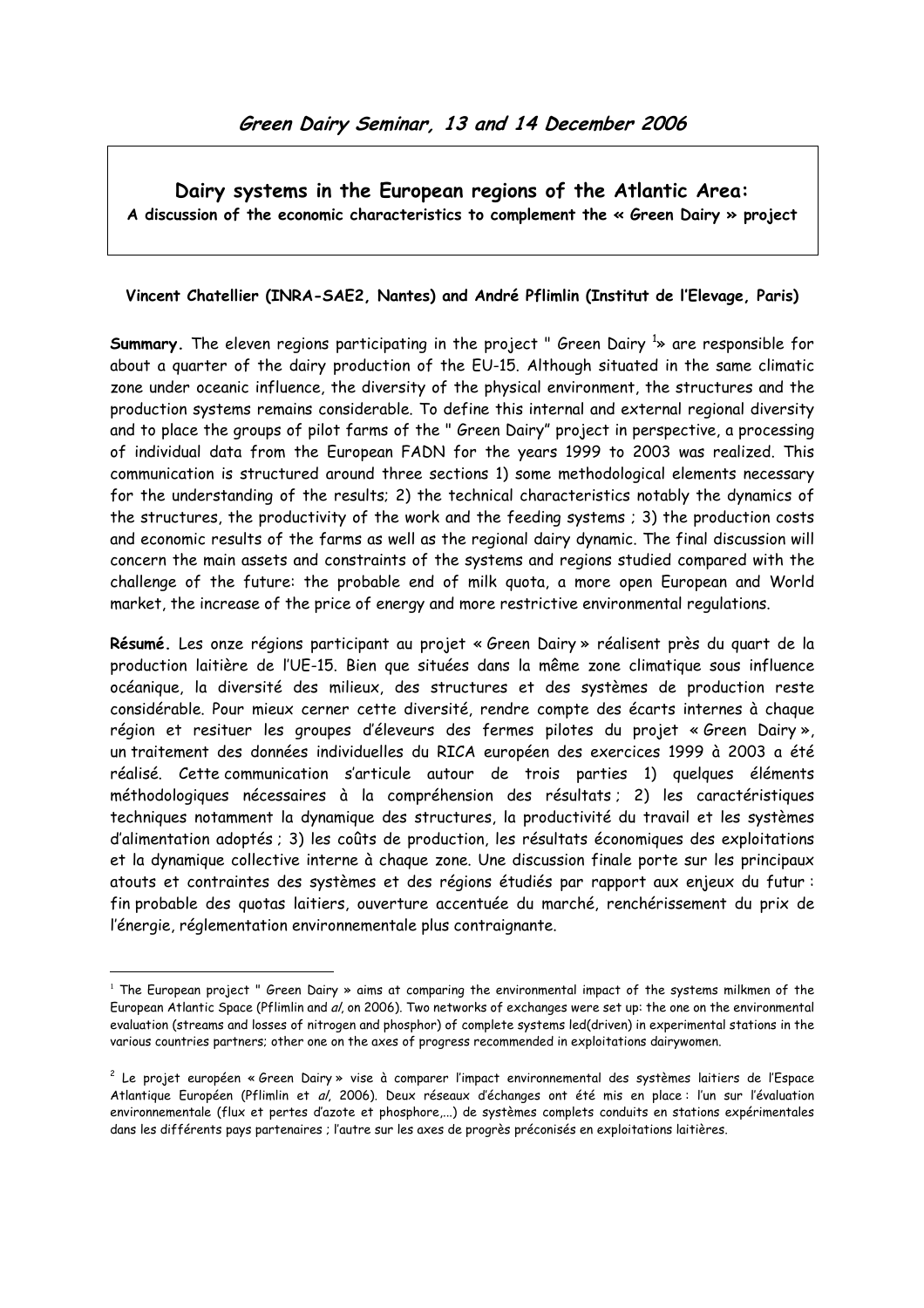Dairy systems in the European regions of the Atlantic Area: A discussion of the economic characteristics to complement the « Green Dairy » project

Vincent Chatellier (1) and André Pflimlin (2)

 (1) INRA – SAE2, rue de la Géraudière, BP 71627, 44316 Nantes Cedex 03 (2) Institut de l'Elevage, 149 rue de Bercy, 75595 Paris cedex 12

#### **Introduction**

 $\overline{a}$ 

The eleven regions participating in the « Green Dairy  $\mathbb{R}^3$  project are responsible for about a quarter of the dairy production of the European Union (EU 15). Although situated in the same bio-geographical area facing the Atlantic Ocean, the diversity of environments and, in particular, of climates is still great. The summers are hot and dry in the South justifying irrigation whilst they are mild with a relatively high rainfall in the North and thus favourable to grassland and grazing. The role of dairy production in the total farming production context varies according to regions, going from less than 10% in Aquitaine and in Scotland to more than 30% in Brittany, Galicia and Ireland. This regional diversity of the dairy sector is also to be found at the farm scale, in terms of the level of specialisation, intensification (animal and forage) or special feed systems.

To define this diversity, to account for the variations internal to each region and to place the farmers' groups of the pilot farms of the "Green Dairy" project in perspective, individual data from the European Farm Accounting Data Network (FADN) for the years 1999 to 2003 were processed. This discussion is structured around three sections: the first presents some methodological approaches taken to understand the results presented; the second deals with the dynamics of the structures at the level of work productivity and the feeding systems adopted; and the third centres on the level of production costs, the economic results of the holdings and the collective dynamic internal to each region. The concluding comments discuss the principal strengths and weaknesses of the systems studied compared with the challenges of the future: the probable end of milk quotas, the accelerated expansion of the market, the increase in the price of energy, and more restrictive environmental regulations.

 $^3$  The « Green Dairy » European project compares the environmental impact of dairy systems of the European Atlantic Area (Pflimlin et al, 2006). Two networks for information exchanges have been set up: one on the environmental assessment (flows and losses of nitrogen and phosphorus...) of complete systems managed in experimental stations in the different partner countries; the other on the opportunities for progress recommended for dairy holdings.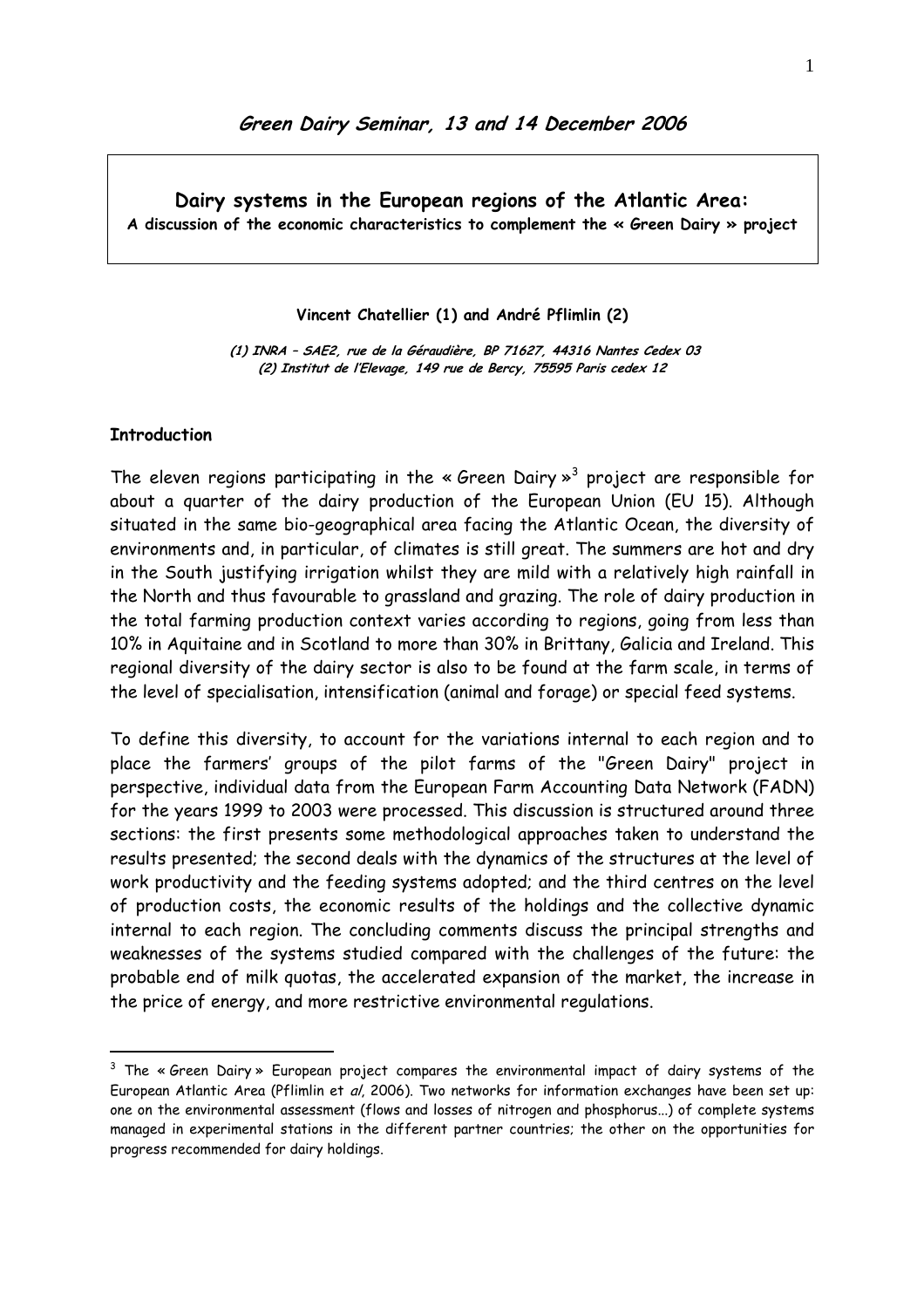#### 1– Some method elements

 $\overline{a}$ 

This discussion is based on data of the  ${\sf FADN}^4$ , a harmonized survey carried out each year for over thirty years in all the EU Member States. The FADN is a statistical tool constructed to be representative of fully commercial farms $^5$  (Chantry, 2003 ; Blogowski, 2003). I provides detailed information on their structure, economic results and financial situation.

A first separation within the data base was applied to isolate "dairy" holdings. In this paper we defined these as all farms which have more than five dairy cows. This definition, which is different from the one that determined Types of Farming (EU classification), makes it possible to regroup the whole of dairy production into a single type but to also take into account those holdings which have associated other farming production systems along with the dairy activity (Chatellier, Jacquerie, 2004). At the EU level, the FADN (2003) groups together 13,586 dairy farms which should represent 457,700 dairy units (numbers after extrapolation) (table 1) As there are very few non-commercial holdings in the dairy sector, those units selected for our survey account for almost all of the Community dairy production. The eleven areas of the Atlantic Area of the "Green Dairy" project group together contain 103,000 dairy holdings, i.e. 23% of the Community total (and representing 24% of dairy cow numbers).



Graph 1. The weight of the « Green Dairy » regions in the dairy sector of the EU at 15

Sources : FADN EU, European Commission DG AGRI-G3 / Processed by INRA SAE2 Nantes and Institut de l'Elevage

 $^4$  Accessibility to the data of the European FADN of 1999 to 2003 lies within the scope of work completed by the Institut de l'Elevage and the INRA on the theme of work productivity in dairy farms in the North of the EU (Chatellier, Perrot, You, 2006).

 $^{\rm 5}$  The farms are regarded as commercial since they employ more than 0.75 Agricultural Work Units (AWU) or their Standard Gross Margin (SGM) exceeds a minimal threshold, fixed by Member States. This threshold is 1 SGM in Portugal, 2 SGM in Spain and Ireland, 4 SGM in Northern Ireland, 8 SGM in France and in the United Kingdom. The introduction of an entry threshold, fixed at more than 5 cows per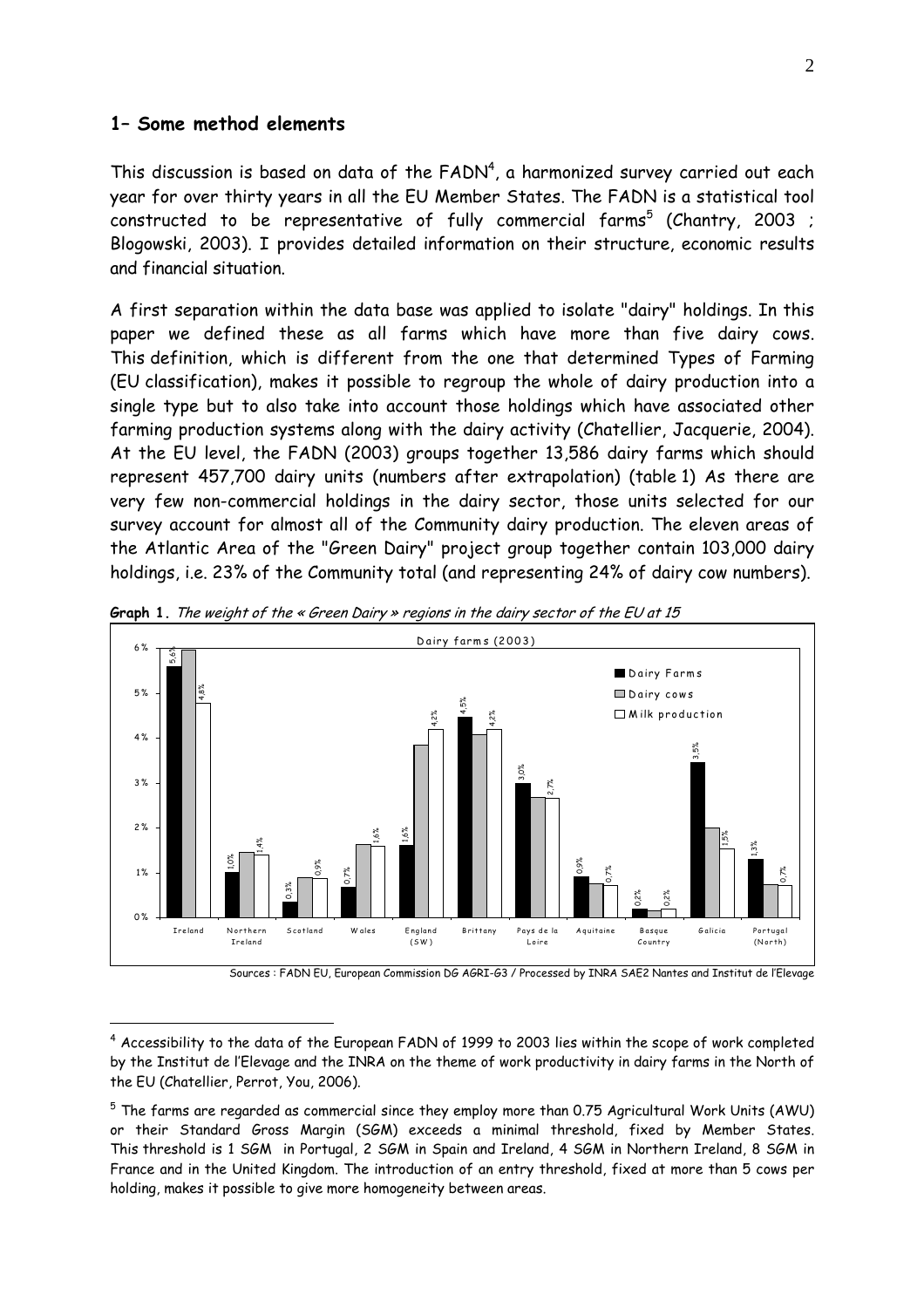The relative contribution of each of the eleven regions differs quite markedly: those of Ireland and Brittany are considerably greater than those of the Basque Country, Scotland, Aquitaine or the north of Portugal (Graph 1).

To carry out relevant comparisons between regions, in particular on the question of production costs (costs per ton of milk), we focussed the analysis on specialized farms (i.e. on units whose value of dairy production represents more than 60% of the value of the total agricultural production, subsidies included). At the EU level, the 292,700 specialized units in the Green Dairy region (64% of the total numbers) account for 75% of EU dairy production. For the eleven regions studied, these units cover overall 73% of numbers for 81% of the dairy production. These holdings play a very significant role in the regions of the North and South of the EU, but they are proportionally less well represented in the three French regions (Table 1). A complementary separation was finally operated to identify the specialized dairy holdings with an annual milk production greater than 200,000 kg. At the Community level, this category is made up of 161,300 farms with 63% of the dairy production (compared with, respectively, 44,300 farms and 68% of the dairy production in the eleven "Green Dairy" regions). This last group is more homogeneous and removes the results of small structures from the analysis, some of which will probably not survive in the medium or long term.

|                       |        | Dairy farms    |           |        | Specialised dairy farms |           | Specialised dairy farms |                    |           |  |  |
|-----------------------|--------|----------------|-----------|--------|-------------------------|-----------|-------------------------|--------------------|-----------|--|--|
|                       |        | (together)     |           |        |                         |           |                         | > 200 Tons of milk |           |  |  |
|                       | Sample | All            | % of milk | Sample | All                     | % of milk | Sample                  | All                | % of milk |  |  |
| Ireland               | 500    | 25 600         | 100%      | 421    | 21 300                  | 89%       | 274                     | 11 900             | 69%       |  |  |
| Northern Ireland      | 139    | 4 600          | 100%      | 120    | 3 800                   | 92%       | 101                     | 3 0 0 0            | 86%       |  |  |
| Scotland              | 56     | 1600           | 100%      | 47     | 1 3 0 0                 | 88%       | 44                      | 1 200              | 87%       |  |  |
| Wales                 | 161    | 3 1 0 0        | 100%      | 140    | 2 600                   | 93%       | 132                     | 2 2 0 0            | 91%       |  |  |
| England (SW)          | 181    | 7 300          | 100%      | 149    | 6 200                   | 87%       | 138                     | 5 600              | 85%       |  |  |
| Brittany              | 398    | 20 500         | 100%      | 237    | 14 200                  | 70%       | 180                     | 9600               | 57%       |  |  |
| Pays de la Loire      | 217    | 13700          | 100%      | 106    | 7700                    | 61%       | 71                      | 4 800              | 49%       |  |  |
| Aquitaine             | 72     | 4 100          | 100%      | 44     | 2 3 0 0                 | 64%       | 23                      | 1500               | 53%       |  |  |
| <b>Basque Country</b> | 200    | 800            | 100%      | 198    | 800                     | 100%      | 128                     | 400                | 80%       |  |  |
| Galicia               | 338    | 15 800         | 100%      | 242    | 10 300                  | 81%       | 83                      | 2 500              | 40%       |  |  |
| Portugal (North)      | 202    | 5 900          | 100%      | 182    | 5 1 0 0                 | 96%       | 86                      | 1600               | 64%       |  |  |
| Total 11 regions      | 2464   | 103 000        | 100%      | 1886   | 75 600                  | 81%       | 1260                    | 44 300             | 68%       |  |  |
| Regions North         | 737    | 34 500         | 100%      | 617    | 28 800                  | 88%       | 456                     | 18700              | 78%       |  |  |
| Regions France        | 687    | 38 200         | 100%      | 387    | 24 100                  | 66%       | 274                     | 15 900             | 54%       |  |  |
| Regions South         | 740    | 22 600         | 100%      | 622    | 16 300                  | 87%       | 297                     | 4 500              | 50%       |  |  |
| $EU-15$               |        | 13 586 457 700 | 100%      |        | 8 673 292 700           | 75%       | 1027                    | 161 300            | 63%       |  |  |

Table 1. The number of dairy farms according to the « Green Dairy » regions (2003)

Sources: FADN EU, European Commission DG AGRI-G3 / Processed by INRA SAE2 Nantes and Institut de l'Elevage

The FADN is a tool that is overall representative of dairy holdings, but the data selection requires prudence, especially for those groupings that comprise only a few observations. Thus, results for groups made up of less than 15 individuals are not presented here; this then affects the analysis of the disparity of economic results within each region (Aquitaine and the Basque Country are then excluded).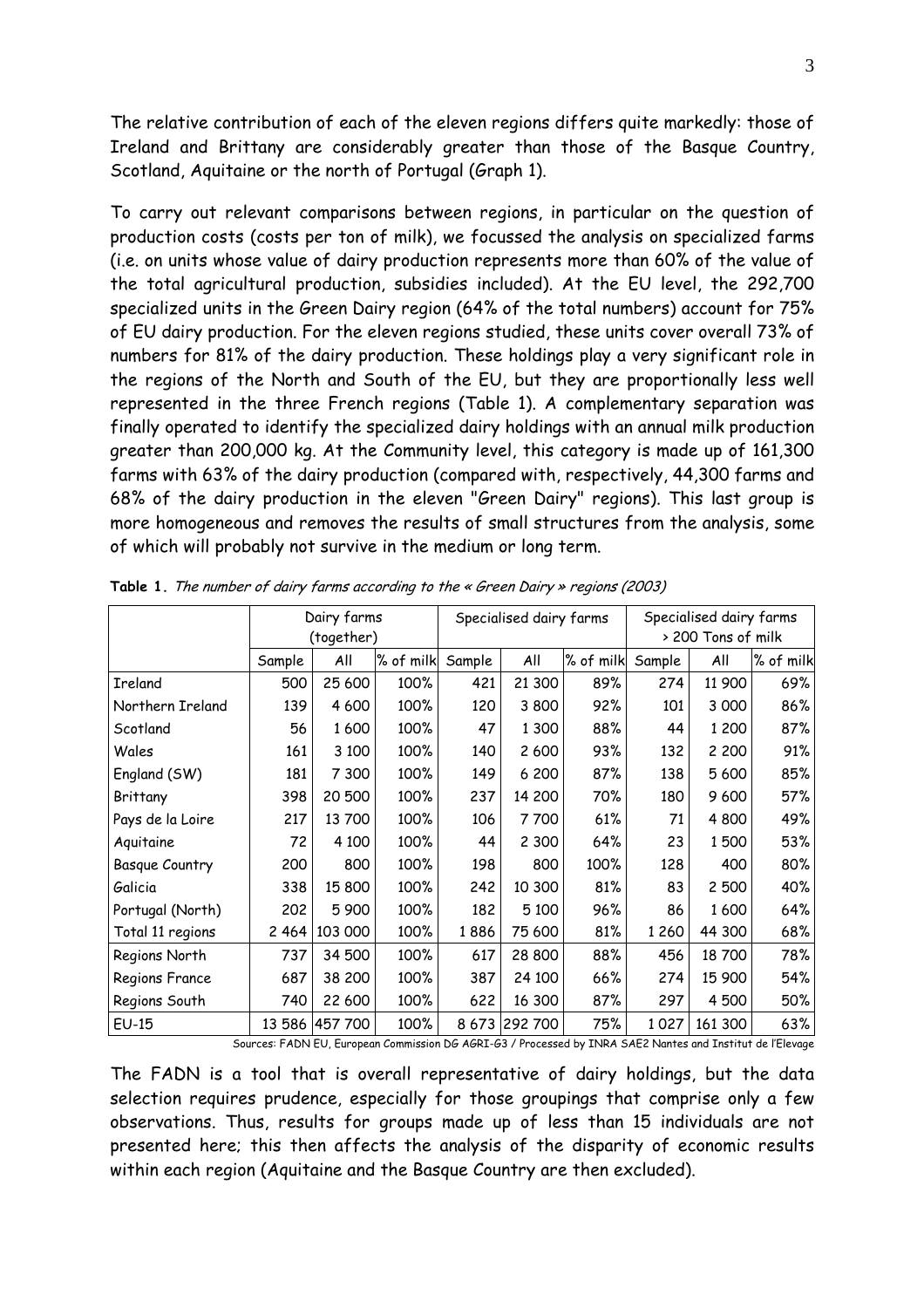### 2– The dynamics of the structures, productivity and feeding systems

This second section concerns the structural characteristics of the dairy farms of the eleven regions studied and deals successively with two aspects: i) the reorganisation of the farms between 1990 and 2003 and the variations in work productivity, and ii) technical models and feeding systems.

### 2-1- The dynamics of the structures and labour productivity

The changes in dairy farms between 1990 and 2003 was analysed from standard FADN results and related to the Type of Farming n°41 "Specialist Dairying" (a very large majority of these farms come under the case of so-called "specialized" holdings).

Graph 2. The restructuring of dairy farms of the « Green Dairy » regions between 1990 and 2003



Sources: FADN EU, European Commission DG AGRI-G3 / Processed by INRA SAE2 Nantes and Institut de l'Elevage

Between 1990 and 2003, the reduction in the number of dairy farms (based on an index of 100 at the beginning of the period) was significant in all the regions (Graph 2). Particularly strong in the two Spanish regions and in Portugal, it was more moderate in Northern Ireland. The intensity of restructuring of the farms must consider three principal points: the economic dimension of the farms in the south was particularly limited in 1990; the rise of associations of farms, in particular in France, meant that the reduction in employment was not proportional to the drop in farm numbers; the English farms had already benefited from a significant restructuring movement and, from the start, were significantly larger. Work productivity (production of milk per AWU and per year) more than tripled in the regions of the south and by 1.5 to 1.8 times in all the other regions. The average agricultural area of the farms also increased  $\begin{array}{c|c} \mathfrak{s}_0 & \bullet & \bullet & \bullet \\ \hline \mathfrak{g}_0 & \bullet & \bullet & \bullet \\ \hline \end{array}$ <br>Between 1990<br>of 100 at the Particularly s<br>Northern Ire<br>principal poin<br>limited in 199<br>the reduction<br>English farms<br>from the sta<br>AWU and per<br>in all the oth<br>considerab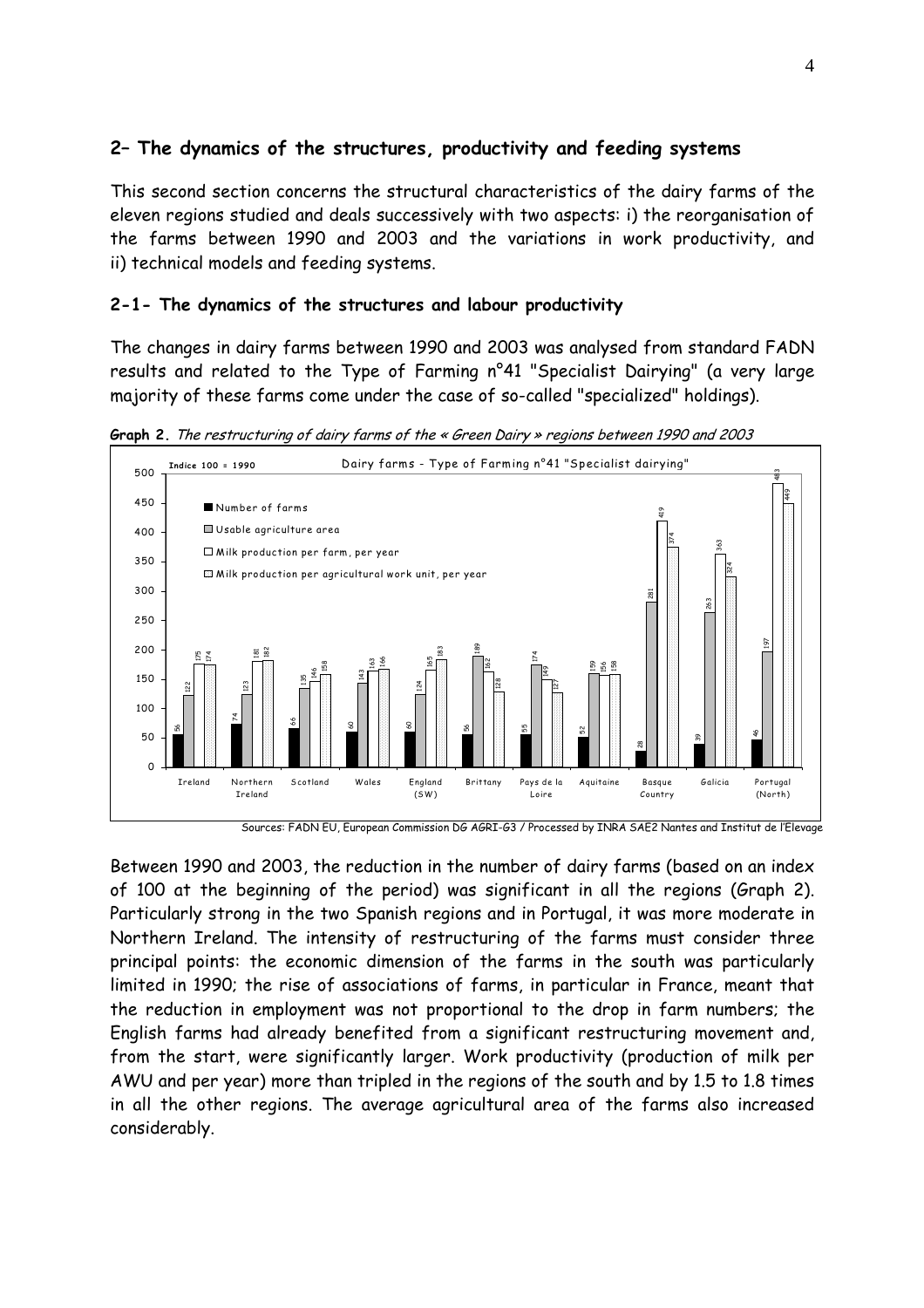The rate of restructuring of dairy holdings was influenced by the age pattern of the farmers, by possible opportunities for agricultural diversification, but also by the intervention methods of the national authorities (Ruas, 2002). This includes the measures taken under the national agricultural policy (subsidies for investments, financial incentives for the encouragement of young farmers, end-of-activity programmes, subsidies for farms located in zones with natural handicaps, etc.) and, in addition, the methods chosen for the application of Community regulations relating to the milk quota system. Unlike the United Kingdom (which prefers a relatively liberal approach), France opted for an administrative and territorial management of milk quotas (Boinon, 2000). This means that the quantities of milk released are not the subject of commercial competition, but are allocated free to farmers considered to be priority cases (Barthelemy et al., 2001). In the same way, production volumes are fixed at the department level, thus slowing down the process of geographical concentration of the supply in regions benefiting from comparative advantages (Daniel, 2002).

In 2003, and in spite of a considerable catching up in recent years, the average size of herds and the level of milk production per cow still remain very different between the dairy holdings of the regions of the South (Institut de l' Elevage, 2001) and those of the North. The average herd size was close to 30 cows in the three regions of the South (Table 3); about 40 in the three French regions, 45 in the Irish Republic, 60 in Northern Ireland and approximately 100 in the three other regions of the UK. Milk production per cow increased considerably in the Basque Country and Portugal. Although in the regions of the south, dairy production per holding is gradually approaching that of the French regions, the gap in production volume per holding remains very great when compared with that of the North (Graph 3).



Graph 3. Annual milk production per specialised dairy farm and per AWU (2003)

Sources: FADN EU, European Commission DG AGRI-G3 / Processed by INRA SAE2 Nantes and Institut de l'Elevage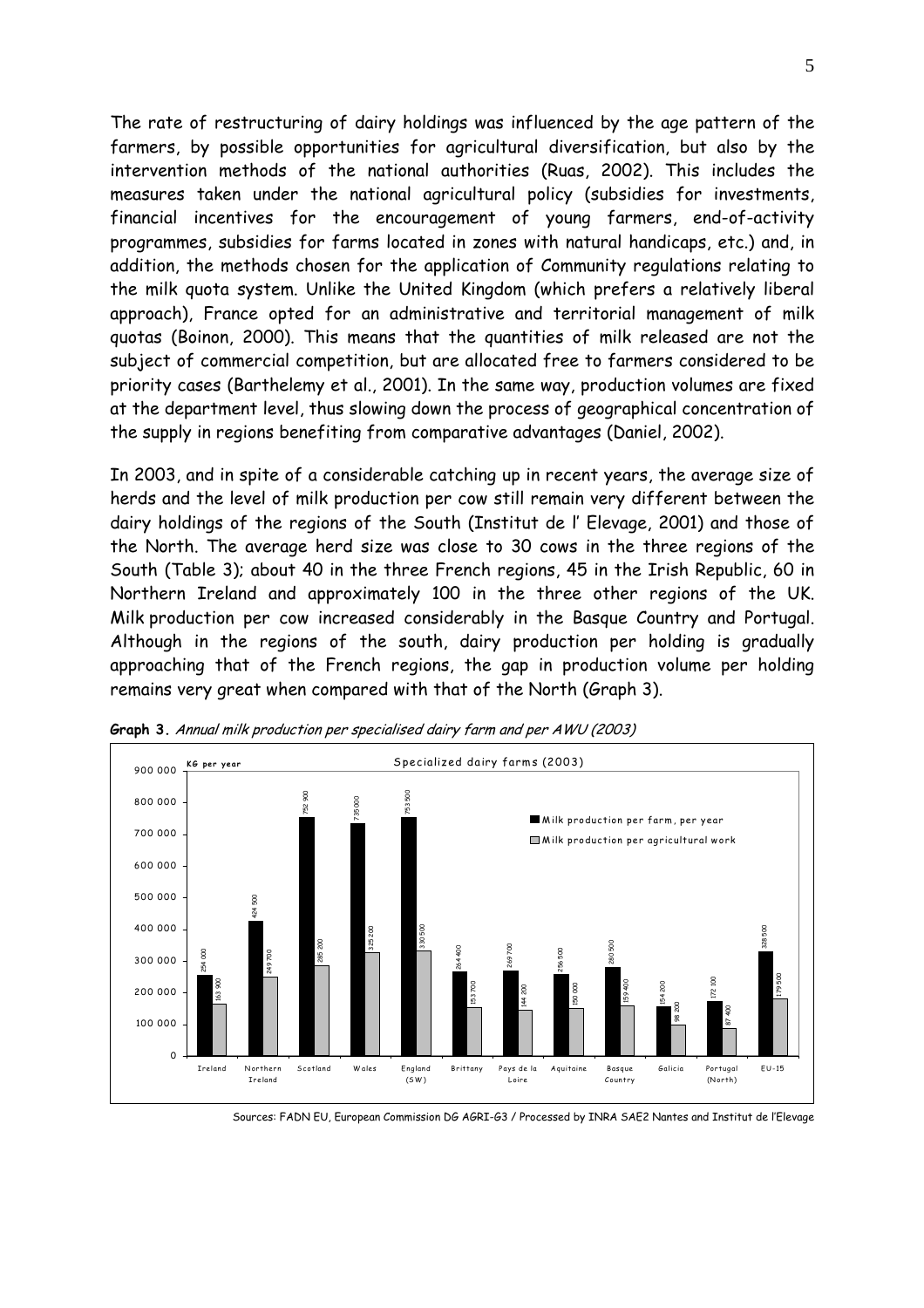The annual production of milk per specialized dairy farm, which is on average 313,400 kg for the eleven regions studied, varied in 2003 from 154,100 kg in Galicia to slightly more than 730,000 kg in SW England, Scotland and Wales. With a production of between 260,000 and 270,000 kg, the French regions occupy an intermediate position, comparable to that of the Basque Country. By comparing milk production to employment, hierarchies remain, but the variations are slightly closer (work productivity in the SW England is twice as great as in Brittany or Pays de Loire, three times more than in Galicia and four times more than in Portugal). The size of the workforce is, indeed, greater in the regions of the north, in particular because of more frequent recourse to paid employment (which represents approximately a third of the total workforce as compared with less than 10% in France). The size of the family workforce is quite stable from one region to another, with approximately 1.4 to 1.8 family Annual Working Unit (family AWU).

#### 2-2- Feeding systems and land use

The average surface area of the farms in 2003 was about 8 ha in Portugal, 15 ha in Galicia and 25 ha in the Basque Country. In these regions, available land is still scarce and expensive. The fields are often very small and separated and rarely make grazing possible even in Galicia where grassland remains largely predominant. To compensate for the lack of area, livestock farmers buy large quantities of concentrate, and also of forage (alfalfa hay or maize silage). Due to total mixt ration (TMR), the 50% of concentrate in the diet does not seem to pose significant health problems and makes it possible to achieve to production close to 8,000 kg of milk per cow in the larger units. On the basis of irrigated area under maize forage and Italian ryegrass as a catch crop, the forage production can exceed 25 tons of dry matter per ha and per year and thus makes it possible to feed 5 cows per ha (even more in the Oporto region). In Galicia or in the Basque Country, where forage is still based mainly on grass silage, yields are limited and the stocking rates are 2.5 to 3 cows per ha. In the Basque Country, the average quantity of concentrate usually exceeds 3 tons per cow and per year and dairy performances are the highest not only in Spain but also in the whole of the "Green Dairy" regions. The area used for fodder surface is very limited, so opportunity to spread liquid manure is limited too. This is accentuated by the lack of slurry storage capacity, the priority of investments being given to increasing herds and material equipment. However, because of the low density of these modernized holdings and the significant role played by forests in the landscape, water pollution created by phosphorus or nitrogen surpluses does not seem to have resulted in a problem yet.

The situation is very different in the two regions of the West of France. Land is relatively cheap, which often makes it possible to have greater self-sufficiency in feed: forage production is frequently accompanied by a production of cereals for consumption on the farm, and there is and sufficient area for spreading slurry (except for certain holdings that have diversified towards pig production). The forage system is mainly based on maize forage (Graph 4) for the winter and interim periods and on grazed grass in spring and summer when the weather is not too dry. Temporary grassland containing perennial ryegrass is predominant and is integrated into the rotation which, with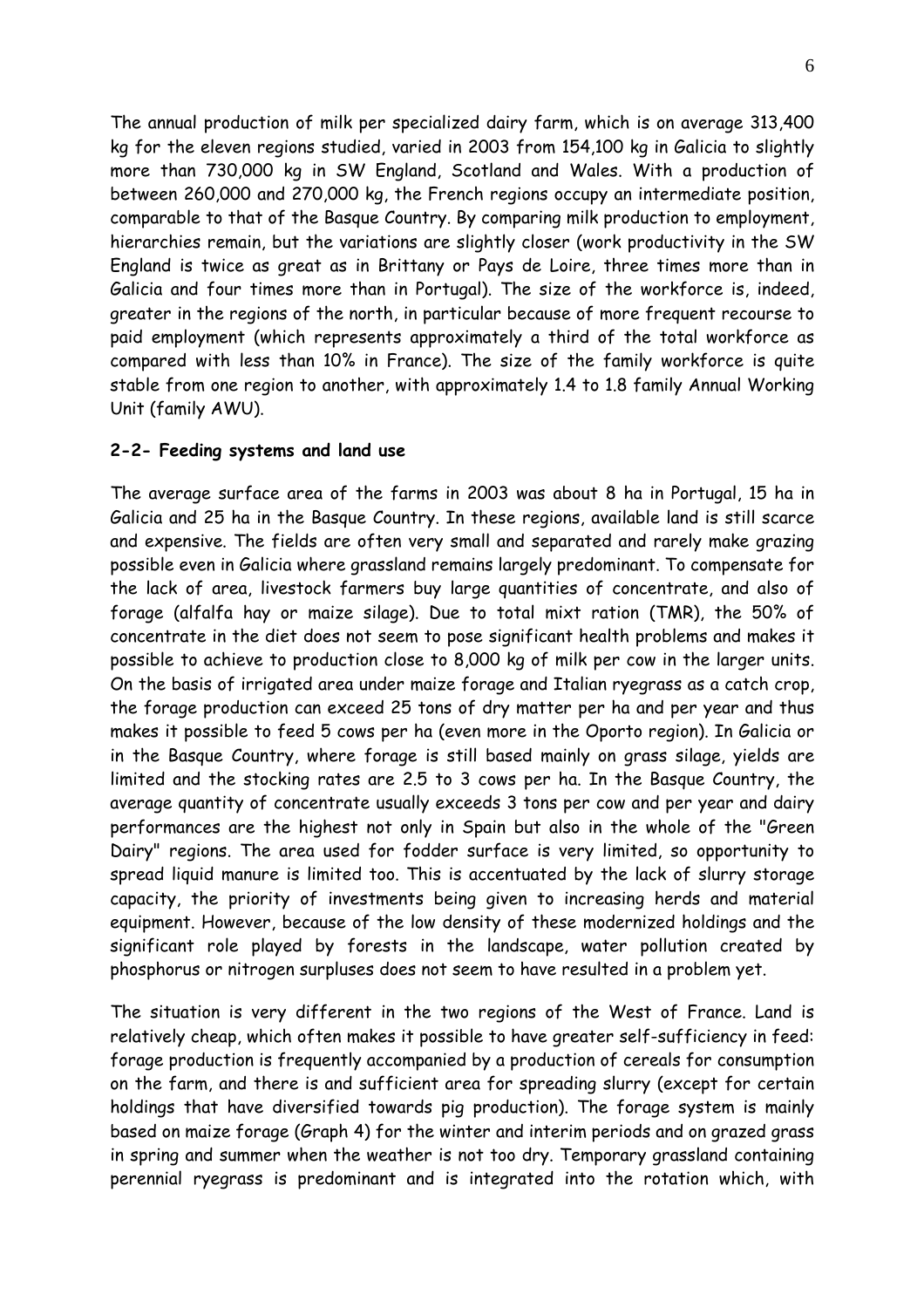relatively low organic fertilisation, provide good maize or wheat yields. With these two good quality fodder crops (maize silage and grazed grass), the quantities of concentrate can be limited to less than one ton per cow and per year for a milk output near to 6,500 kg a year. With these relatively self contained autonomous feeding systems, mineral surpluses are fairly low. This fact is also due to the existence, for about ten years, of strong pressure from regulations (these zones were classified as nitrate vulnerable zones in 1994 in a context where concentrations of nitrate in waters sometimes exceed 40 mg/litre). This is more particularly the case in Brittany, a region which experienced a very significant development of housed pig and poultry units (+/-land less) until 2000 and which, consequently, had to set up a programme for the treatment of liquid manure surpluses.



Graph 4. Agricultural area, intensification and purchases of feed in specialised holdings (2003)

Sources: FADN EU, European Commission DG AGRI-G3 / Processed by INRA SAE2 Nantes and Institut de l'Elevage

In the regions of the North, it is mainly permanent grassland which supports grazing and silage production. Climate, structures and the land pattern are favourable enough to allow grazing for 6 to 8 months each year, even more in Southern Ireland. In this country, 85% of calvings are grouped at the end of the winter and the bulk of dairy production is during the grazing period with few concentrates required. For the other regions, autumn calvings are the norm and thus require more silage stock and concentrate input. With fertilizer rates of 200-250 kg N/ ha and a consumption of from 1.5 to 2 tons of concentrate per cow, the stocking rates are often more than two cows per ha and the N surpluses greater than 200 kg per ha. However, and in spite of liquid manure storage capacities still being insufficient, the nitrate contents of water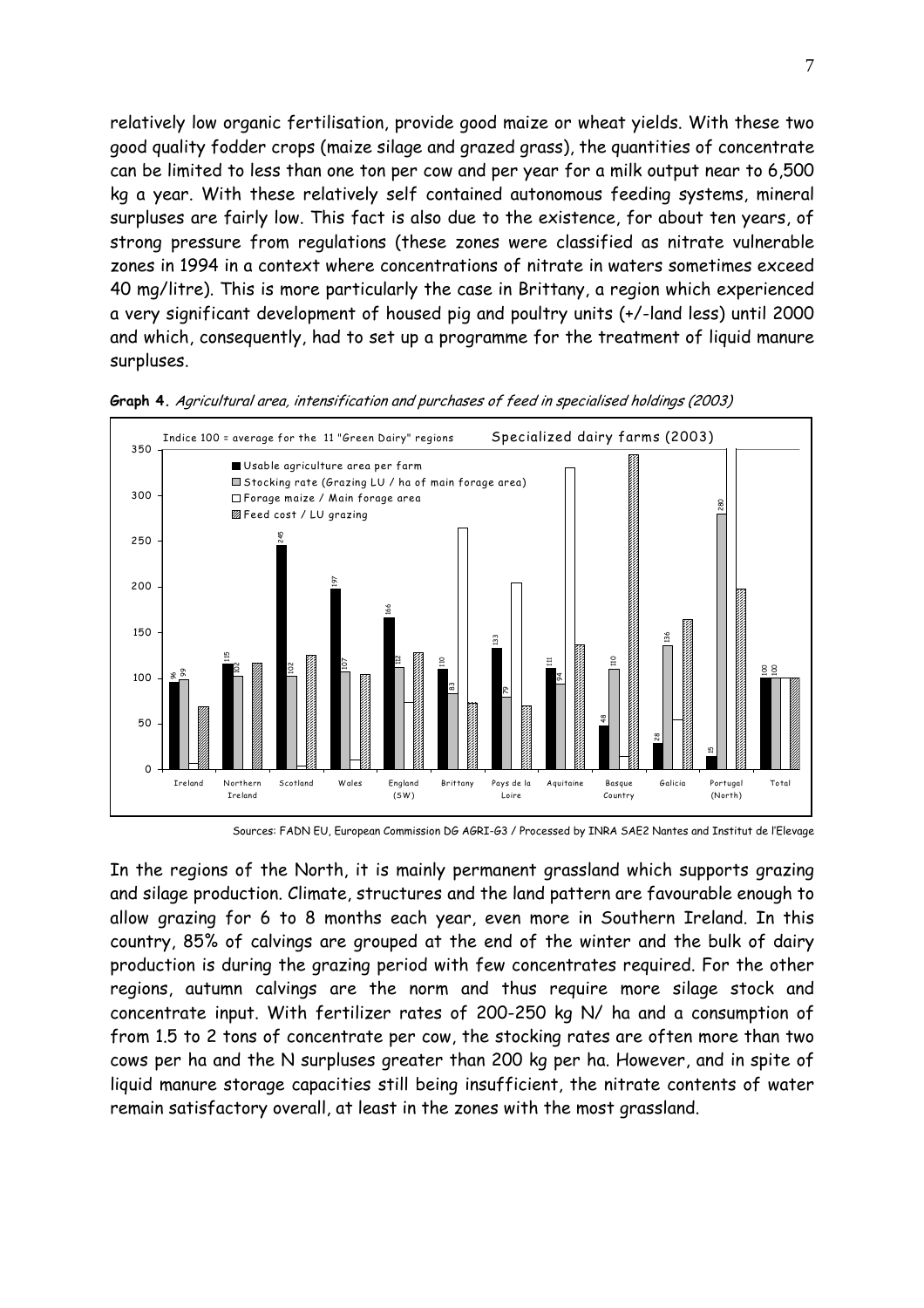Thus, with regard to the feeding systems, three large zones can be distinguished within the "Green Dairy" project: i) the regions of the South which are rapidly changing towards dairy systems that are very intensive in terms of the cow stocking rates in relation to the area involved, but in an overall environment that is not intensive, with a large proportion of forest; ii) regions of the West of France where, in spite of relatively well balanced and self contained systems, the quality of water is still below the required standard, mainly because of intensive pig and poultry units and the sensitivity of the environment; and iii) the rather intensive areas of the North, but with permanent grassland systems that do not have obvious or immediate risks for water quality. This conclusion indicates that dairy farmers of W French, in spite of the efforts already made, have less room for manoeuvre to meet water quality constraints than those of the other zones studied.

### 3– The costs of milk production and the economic results

In the European context characterized by a fall in the institutional prices of butter and dried milk (compensated by the granting of direct payments per ton of quota), by an accelerated expansion of the markets (via the reduction in customs duties) and by the introduction of a system decoupling support measures from farm incomes (Chatellier, 2006), the question of the competitiveness of dairy farms becomes more urgent (Jamet, 2005). The comparative analysis, between zones, of the economic results of farms is therefore useful (IFCN, 2004), because these are located in the same competing zone, and they will be increasingly so in the future as the quota system could disappear. It also proves to be difficult insofar as the Member States do not all come under the same economic constraints (purchasing power parity, unemployment rates, costs of paid employment, etc.) and do not all apply identical rules as regards agricultural policy (management of milk quotas, incentive measures for establishing young farmers, agricultural profit tax rate, environmental regulations, etc). Selected economic indicators (GFI, Family farm Income, etc.) correspond to those traditionally used in analyses made in France from the agricultural accounting plan. If the definitions are harmonized between countries, variations can nevertheless occur: depreciation times are not similar as the tax policies are different and they can influence the producers' investment strategies.

### 3-1- A comparative analysis of economic results between regions

 $\overline{a}$ 

The economic results between regions are compared here for dairy holdings having an annual milk production greater than 200,000 kg and for the financial year 2003 (Table 6).  $^{6}$ By limiting the discussion to this category, the impact of the "size" effect is partially removed and the calculation of the production cost brought to the ton of milk is not influenced by the costs inherent in other non- dairy activities on the farm.

 $^6$  Complementary tables (not included here) have the economic results for the specialised dairy farms (together) for the year 2003 (table 3) and for an average for 1999 to 2003 (Table 2).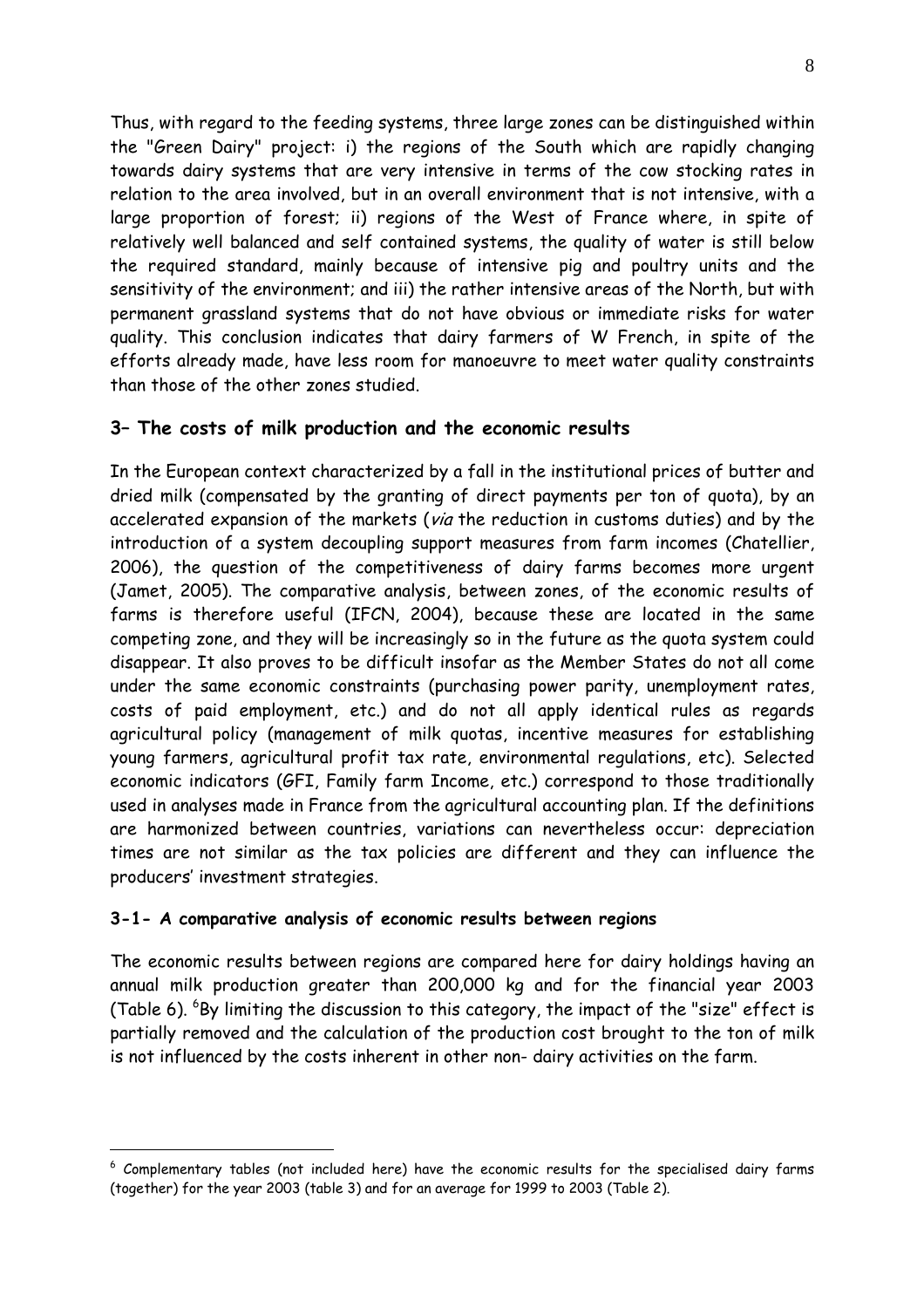The average annual milk production per holding is between 300 000 and 360 000 kg for the two regions of the South, the two French regions and Southern Ireland. It rises to slightly more than 500 000 kg in Northern Ireland and slightly more than 800 000 kg in England and Scotland. In terms of work productivity (measured by milk production per worker or by the agricultural production value – including subsidies – per worker), the milk per AWU varies from one to two between the first group and the two regions with large structures in the United Kingdom.

The mean level of economic efficiency, measured by the ratio "Gross Farming Income" / Output + Subsidies" varies significantly between the regions studied. These variations are explained by an accumulation of factors (Allan, 1995): the price of milk, the amount of subsidies and, above all, the different costs (feed, fertiliser, rents, cost of paid workforce). It is lower in Scotland (28%) and in SW England (31%) than in the West of France (nearly 40%), Galicia (45%) or Northern Ireland (48%). The English holdings, indeed, are penalised on this criterion by the existence of high labour costs. Because of these distinctly different efficiency levels, the regional variations observed are overall less significant at the level of the Gross Farming Income (GFI) than when they are compared at the level of production value (Graph 5).



Graph 5. Average economic results per worker (2003)

 $\overline{a}$ 

Sources : FADN EU, European Commission DG AGRI-G3 / Processed by INRA SAE2 Nantes and Institut de l'Elevage

 $^7$  GFI = Production of the financial year (excluding purchases of animals) - Intermediate consumptions (food, seeds, etc.) - Rents and other tenancy costs - Insurance + Reductions and rebates - Taxes - Costs of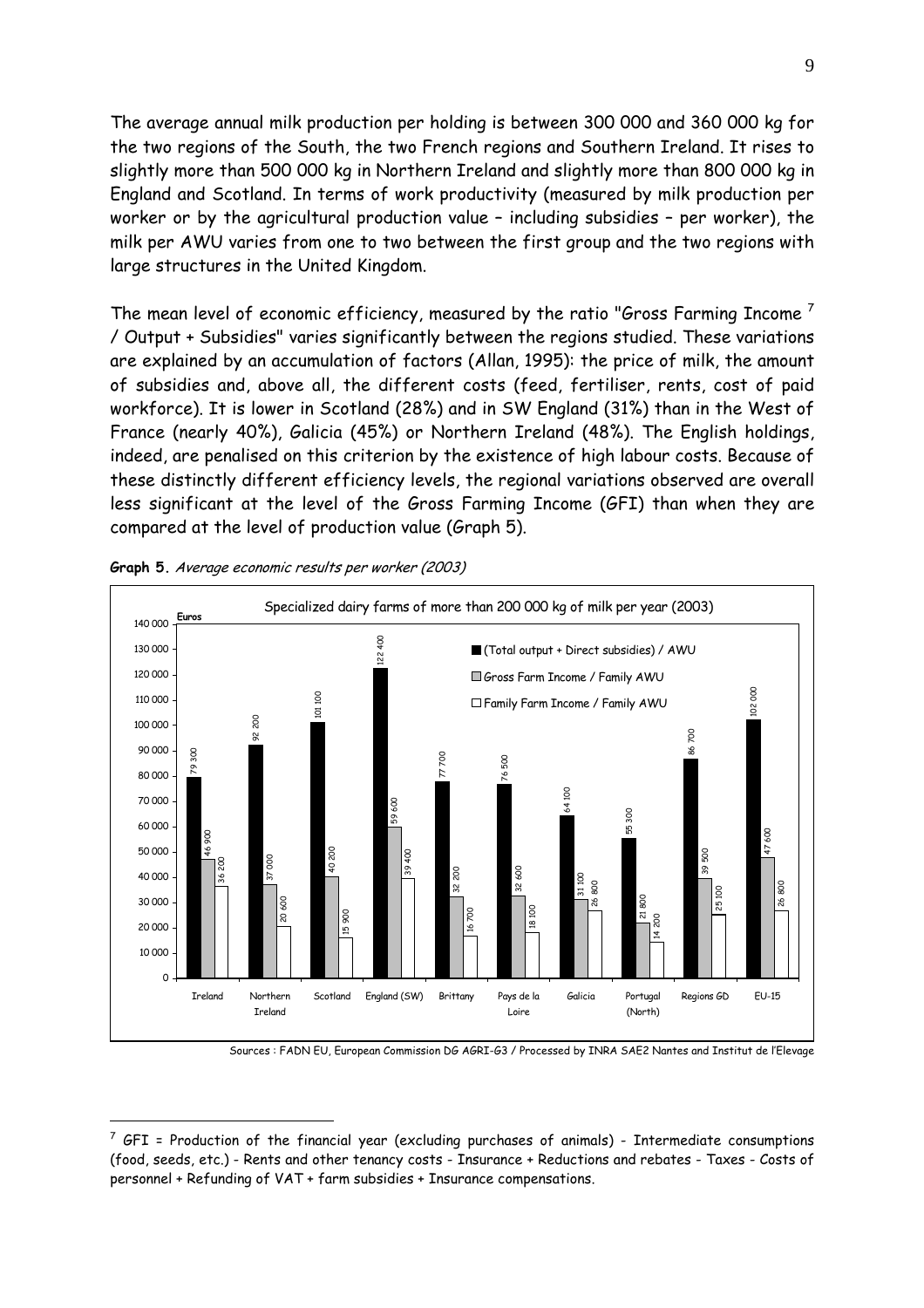The Family Farm Income (FFI) per family AWU, which is sensitive to the effects of the current situation including price of milk, forage yields, etc., goes beyond the GFI indicator to take into account the costs associated with past and current investments (including depreciations and financial costs). It varies from 14 200 euros in Portugal to 39,400 euros in SW England (where the cost of living is quite higher). The dairy farms from the West of France give a farm income per family AWU similar to that of Scotland, where, however, the units produce twice as much milk (these results are validated by table 2 presenting averages over five years). In contrast, the holdings in England which have a similar herd and system to that of Scotland have twice the income per family worker. The good performance of the farms in the Irish Republic deserves to be underlined. They provide a farm income twice that of the French units, and with a labour productivity which is only slightly higher.

The analysis of production cost per ton of milk provides some figures that are useful to explain the disparity of the average economic results observed between regions (Butault et al., 1991). It must, however, be placed in relation to the price of milk (lower in Ireland and the UK than in France), the proportion of meat (as a dairy by-product) or cash crops and possible subsidies granted (also higher in France than in the UK). The total cost of production is divided into six headings: purchases of feed; other operational costs (fertilisers, seeds…); cost of mechanisation (depreciations in equipment, contract work, maintenance of equipment, fuel); costs of buildings (depreciations in buildings, upkeep); paid labour (wages and contributions); and other structural expenses.



Graph 6. The amount of costs per ton of milk (euros, in 2003)

Sources : FADN EU, European Commission DG AGRI-G3 / Processed by INRA SAE2 Nantes and Institut de l'Elevage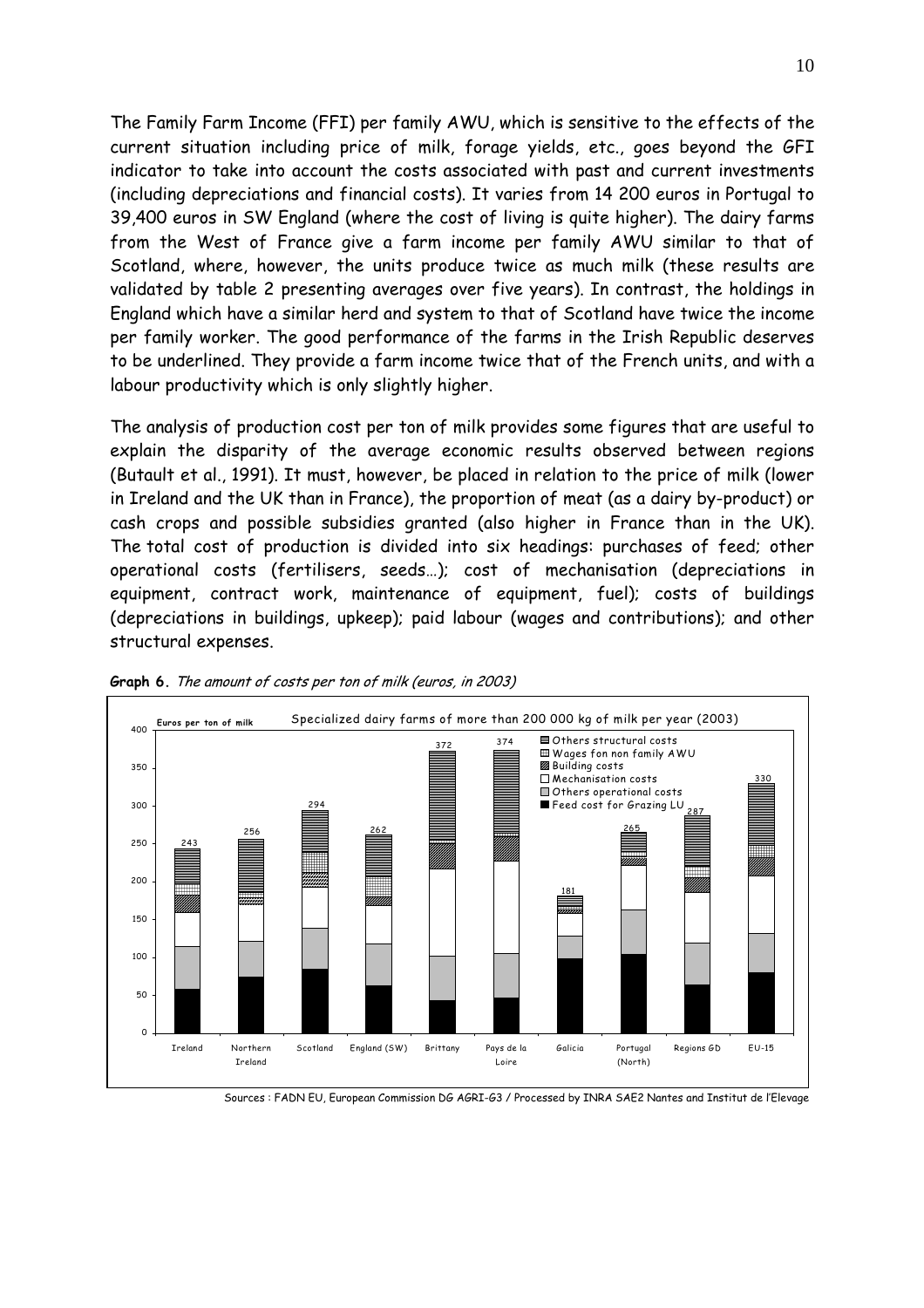For specialised dairy farms with more than 200,000 kg, the production cost of a ton of milk rises, on average, for the 11 "Green Dairy" regions to 287 euros (Graph 6), i.e. 13% lower than the average calculated for EU 15 (this gap remains close when the calculation relates to the whole of the specialised units). This competitive advantage (Saha et al. , 2003) is still quite modest, however, insofar as the dairy farms in the "Green Dairy" regions receive a lower price for milk than that observed in other partner countries, such as Austria, Denmark, Italy or the Netherlands. With costs equivalent to 181 euros per ton of milk, Galicia has the best position among the eleven regions studied, in spite of high animal feed costs. The total costs are also low in Ireland (Thorne, Fingleton, 2005), namely 243 euros per ton of milk (including 115 euros of operational costs and 129 euros of structural costs). As had been highlighted from the FFI indicator per family AWU, the situation is less favourable for the West of France where the size of the farms is comparable to Ireland. These two French regions are penalized by high mechanisation costs (122 euros per ton of milk in the Pays de Loire or 115 euros in Brittany, compared with 50 euros in the south-west of England and 45 euros in Ireland). On the other hand, they have lower feed costs: the feed costs per grazing LU (except home-produced feed) represents about 45 euros per ton of milk in these two regions as against 57 euros in Ireland and 104 euros in the north of Portugal.

The comparison between regions of the financial situation of dairy holdings is difficult because of the diversity of the national contexts. This diversity relates to the price of land (very high in the British Isles and the regions of the South compared with the French regions), the way companies are financed or taking into account an accounting value for milk quotas (including if these were not bought). Thus, in specialised units with an annual dairy production higher than 200,000 kg, the amount of the recorded assets, when brought to the ton of milk produced, is three times higher in the Irish units than in the West of France. It has to be noted, however, that the financial costs per ton of quota is lower in Ireland than in Brittany (respectively, 11 and 20 euros per ton). This observation shows the existence of a more or less wide separation between countries in the estimated value of the assets (including land and milk quotas) and the financial costs of loans taken to acquire them. In the same way, the question of the method of transferring holdings to new owners or tenants is central to understanding the current financial situation of the farms (i.e. patrimonial versus economic approaches).

The farm debt rate is thus strongly influenced by the method of calculating the value of the assets. The amount of the debts per AWU is approximately five times higher in the French West, compared with the two regions of the South, which, as shown by the analysis carried out previously on restructuring between 1990 and 2003, have experienced fast growth in their production rates.

### 3-2- Significant disparities within each of the regions

The comparison of the results of the dairy holdings between European regions should not make us forget the existence of significant disparities within each region. So, to take account of this, FADN data for the year 2003 were processed in two ways for all the specialised dairy holdings: i) the first divided the farms according to four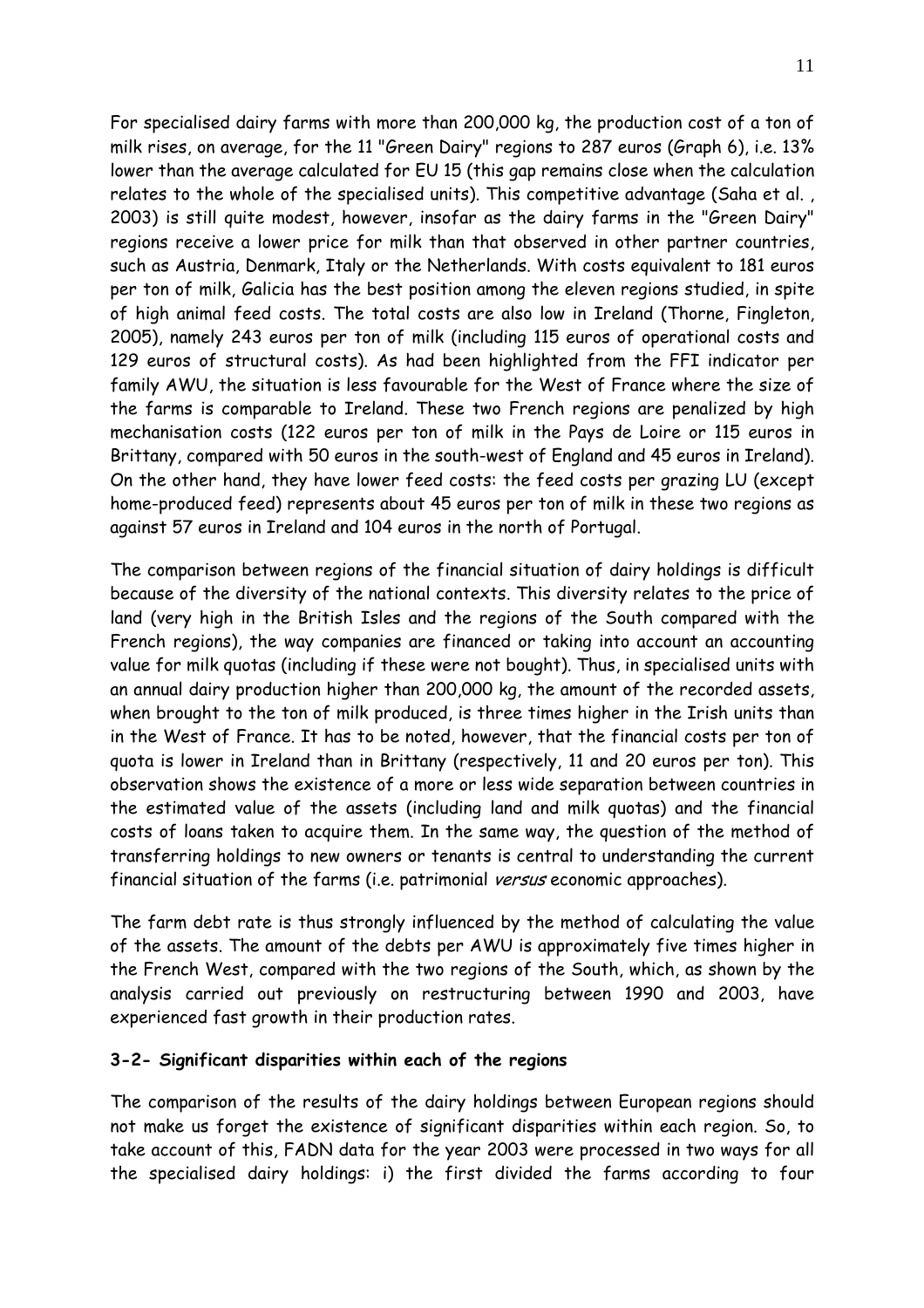classifications determined on the basis of the value of each class of work productivity (measured by the milk production per AWU and per year); the second proceeds in a similar way for an indicator of economic efficiency (GFI/Output + Subsidies). The value of the four classes was then calculated within each zone considered.

In all the regions studied, the holdings benefiting from the best work productivity (class 4) are also those which provided the best FFI per family AWU (Graph 7). The effect of work productivity on the level of income is more marked in Ireland and in the United Kingdom than in the regions of the south or in France. This is due to two principal reasons: i) the gaps in productivity between the two extreme classes are more accentuated in these zones where the national agricultural policy is less interventionist (in France, the control of structures leads to limiting the size of the largest holdings and thus in reducing differences between the two extreme classes); ii) the British and Irish holdings of class 4 are favoured by obtaining a better production cost per ton of milk than units of the other classes (this situation suggests the existence of a slight phenomenon of economy of scale is not found in the other regions studied). The holdings of class 4 are also, in all the regions, those which have most recourse to investments, whether in absolute value per year or *pro rata* of agricultural production (Table 4).



Graph 7. The farm income per family AWU according to the quartiles of work productivity

Sources : FADN EU, European Commission DG AGRI-G3 / Processed by INRA SAE2 Nantes and Institut de l'Elevage

This analysis, based on average results per class, does not mean that all the average size holdings are necessarily less profitable than the larger units. Some of them indeed manage to have better incomes because of increased economic efficiency. Obtaining better efficiency includes the cumulated effect of an overlapping set of factors: the technical skill of the farmer; the degree of autonomy of the feeding system; the price of milk (linked to its quality or its method of use) and the method of acquiring the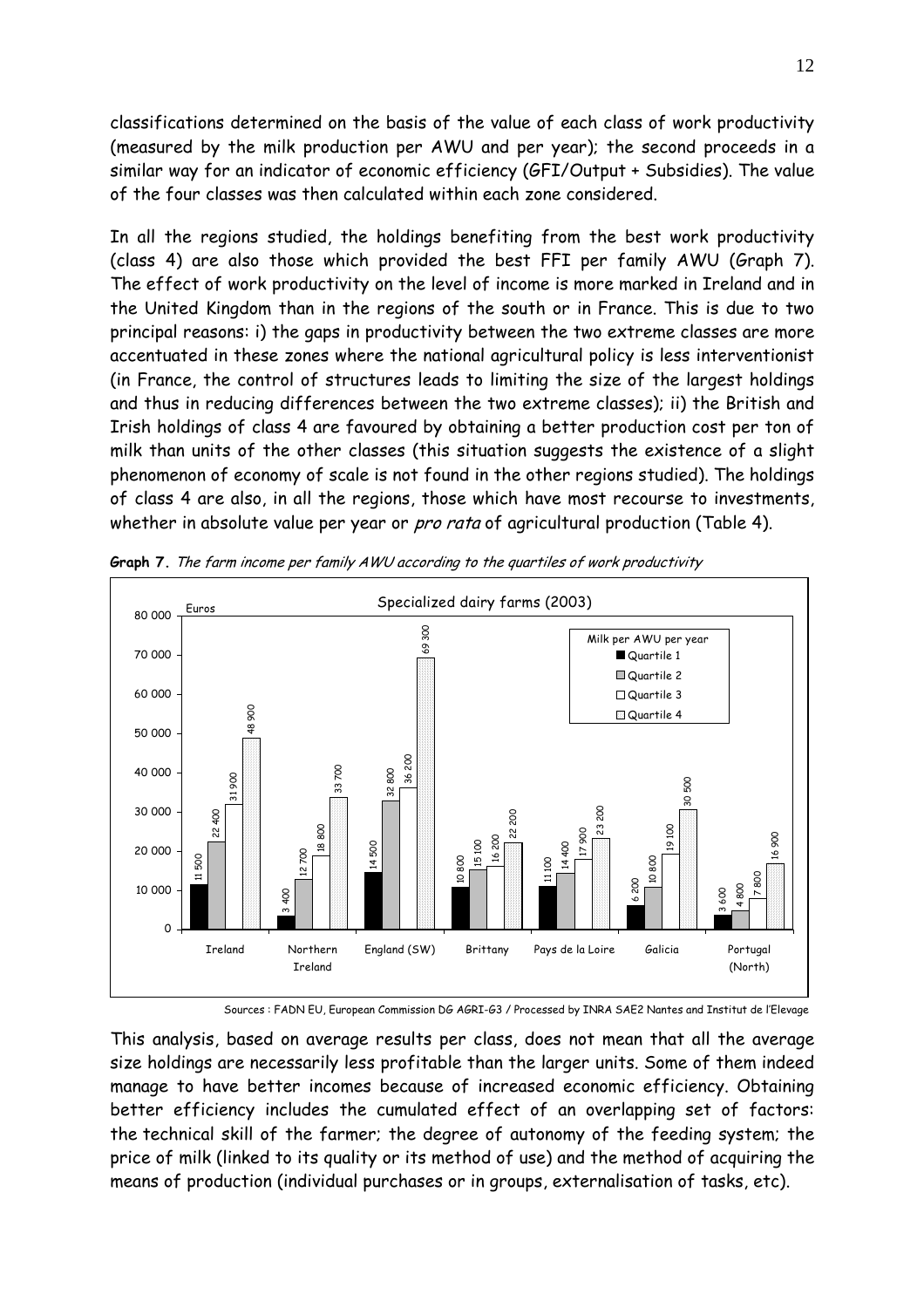

Graph 8. The production cost per ton of milk according to the quartiles of economic efficiency

Sources : FADN EU, European Commission DG AGRI-G3 / Processed by INRA SAE2 Nantes and Institut de l'Elevage

In each region, significant differences in production costs are observed between dairy holdings (Graph 8 and Table 5). The differential is, in the various zones studied, nearly 100 euros per ton of milk between the two extreme classes (classes 1 and 4). The farms of Brittany or Pays de Loire in the best class of economic efficiency have a production cost higher than the lowest Irish class.

### 3-3- « The dairy environment » and the collective dynamic of the farmers

The analysis of the economic situation of milk producers must not be limited only to the observation of statistical data. These data do not always take account of "local dairy environments", namely the context (e.g. sociological, economic and political) on which these results depend. On the basis of work recently published by Institut de l'Elevage (2006) and information discussed with local experts, in particular those engaged in the "Green Dairy" project, several priority findings deserve to be emphasized for the principal zones studied.

 $\begin{array}{c}\n \begin{array}{r}\n \text{300} \\
\text{200} \\
\text{200} \\
\text{100} \\
\text{200}\n \end{array}\n \end{array}$   $\begin{array}{r}\n \frac{1}{8} \\
\text{200} \\
\text{200}\n \end{array}$   $\begin{array}{r}\n \text{In each regi} \\
\text{holds (Gr} \\
\text{100 euros per} \\
\text{100 euros per} \\
\text{100 euros per} \\
\text{100 euros per} \\
\text{100 errors per} \\
\text{100 servers in the image \\
\text{1000} \\
\text{100} \\
\text{100}$ In this analysis, English milk producers apparently have comfortable incomes compared with other regions, but their morale still seems to be fragile, especially after a difficult decade marked by several serious health crises (BSE, foot-and-mouth disease). For several years, the United Kingdom has not achieved the milk quota to which it is entitled, with an under-achievement of approximately 2% of the volume. This situation comes under a national context where the price of milk for producers is amongst the lowest in the EU (along with Ireland) and where the returns from the sale of beef and veal by-products have regularly decreased. In the same way, the right-to-produce or quota market does not seem very dynamic (contrary, for example, to that of Denmark), and this phenomenon has been accentuated since the application of total decoupling since 2005.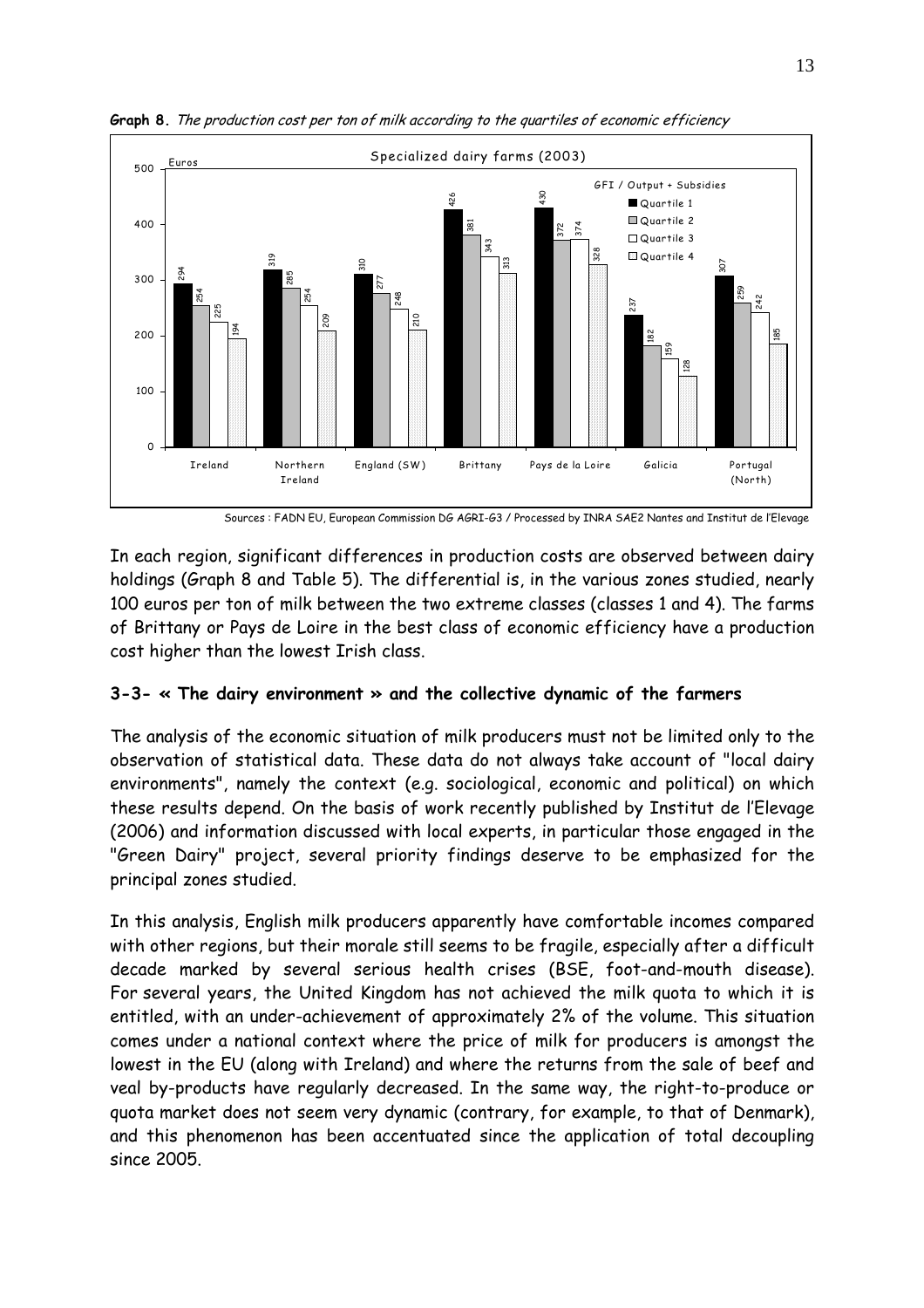Unlike the situation in the two regions of the West of France, milk production in the UK and Ireland is not fixed within territories by the milk quota distributions. The effect of this is to discourage the least efficient producers and accelerate the process of geographical concentrations of the supply. Thus, considerable volumes of milk (4% of the quota of the United Kingdom) have left the East and South of England to go to Northern Ireland (McCluggage, 2005) (where production increased by almost a third between 1995 and 2005) and to a lesser extent Scotland and Wales (Livestock Institute, 2006). It is important, above all, to place the income of English milk producers in perspective in the economic context of the country: the average income of the working population is, on average, higher than in most of the other European regions (because of economic growth); prices are expressed here in euros whereas it is the pound sterling<sup>8</sup> which is applied; many holdings have limited their investments, which raises questions about the prospects for the long-term survival of farm structures that have not modernised their production methods, in particular to face up to the stricter application of the Nitrates Directive and the Water Framework Directive. This last remark is also true for the Irish Republic.

In spite of obtaining an excellent economic efficiency ratio and a high income per family AWU (compared with the other regions), it seems that many Irish milk producers hesitate to make the investments (e.g. slurry storage) required because of the classification in 2005 of the whole of the country as a nitrate vulnerable zone. Ireland, which produces approximately five times more milk than its domestic consumption, is very dependent on its competitiveness for export. The suppression of export subsidies and the drop in the institutional price of 'industrial' dairy products (butter and dried skimmed milk) are two facts that could have a negative effect on future prospects. As the economic situation in Ireland is very dynamic, with one of the lowest unemployment rates in the EU, this could have a negative influence on encouraging young people to remain in agriculture with other opportunities being available in trades considered to be less demanding. This evolution could, in addition, be reinforced by the fact that the price of land is very high thus, and in spite of historical cultural resistance to this, encouraging some farmers to sell their land.

The milk producers of the West of France, compared with the other regions of the Atlantic Arc, have had a slower increase in their work productivity<sup>9</sup> and have currently higher production costs (per ton of milk). These can be partly explained by the modernisation of production systems (e.g. bringing livestock buildings up to standard) and by changing to agricultural contractors for harvesting maize forage. In this zone,

 $\overline{a}$ 

 $^8$  Expressed in pounds sterling, the price of milk dropped by 30% between 1995 and 2000; since then it has more or less stabilized.

 $^9{\rm T}$ n the analyses concerning the productivity (production of milk by AWU) and the remuneration of labour (FFI by family AWU), the unit of work must be interpreted with care. It often represents some 60 hours a week in Irish farms (with very few vacations) whereas in France the farmers expect a higher quality of life even if it means financing a replacement service. By way of illustration, the milk producers of the Pays de Loire, have noted that their incomes were similar to those of other animal producers whose routine work pattern very different, and consider that the priority must from now on be given to simplification, mechanisation and the organisation of work.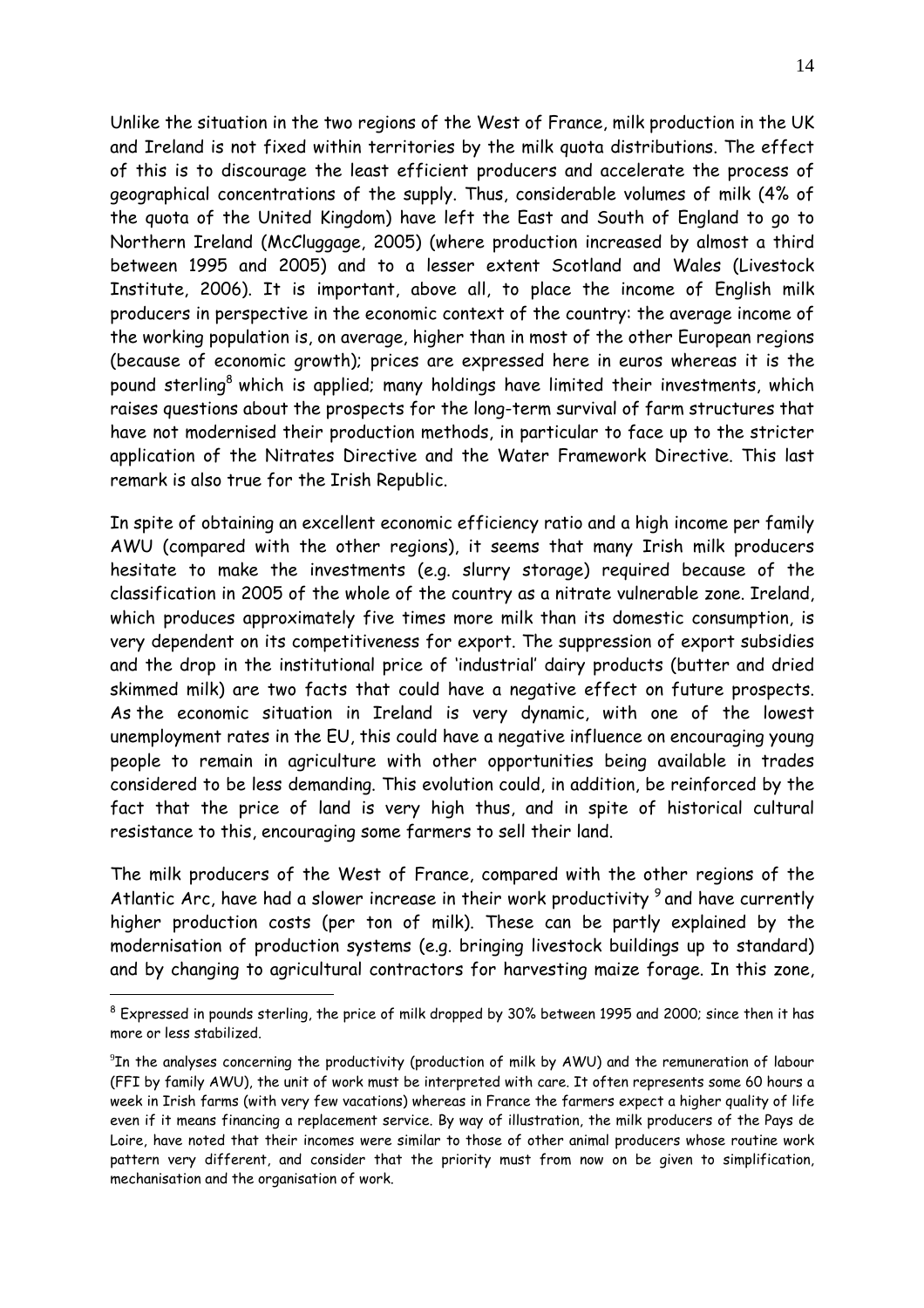tenant farming remains predominant and the principle of compensating the brothers and sisters applies when the working farm asset is taken over by one of the children. This mode of transfer is different from that practised in Ireland and Galicia where more than 80% of areas are in ownership and where the transfer of the land as an inheritance is carried out almost cost free to whoever takes over the succession: encouragement of the young is thus favoured and the take-over cost is minimal. The dairy sector in the West of France is, as in Ireland, weakened by the recent change in the Common Market Organisation (CMO) of milk and dairy products, insofar as nearly a third of its local production is used in the form of industrial products (Institut de l'Elevage, 2005). To face the challenges of tomorrow, the milk producers of Brittany and the Pays de Loire, however, benefit from several factors: the price paid for milk is higher than in the other zones studied; probably more room for manoeuvre to contract the level of costs; a high density of farms and processing companies (which makes it possible to limit collecting costs and stimulate a collective environment favourable to the organisation of livestock activities); a high single payment (which is explained by taking into account part of the subsidies to land under maize forage).

In the southern regions, mainly in Galicia (Maseda et al. , 2004), and taking into account the very fast rate of restructuring, the size of dairy farms could soon join those observed in the West of France and Ireland. This change should continue on the basis of family farms having a limited need for paid labour. In the Basque Country, the catching-up has been particularly spectacular in the past decade: the size of the herds has increased at the rate of two cows per year and the output per cow has progressed, each year, by 220 kg (as against only 80 kg per annum in the West of France, i.e. a considerably lower rate than the British situation). In Galicia, the production cost par ton of milk is low (Graph 6) and milk remains a major economic activity because the unemployment rate is high and has been accentuated by the reduction in fishing activities. As a result, installations are maintained and this area is even buying up quota from other regions or autonomies.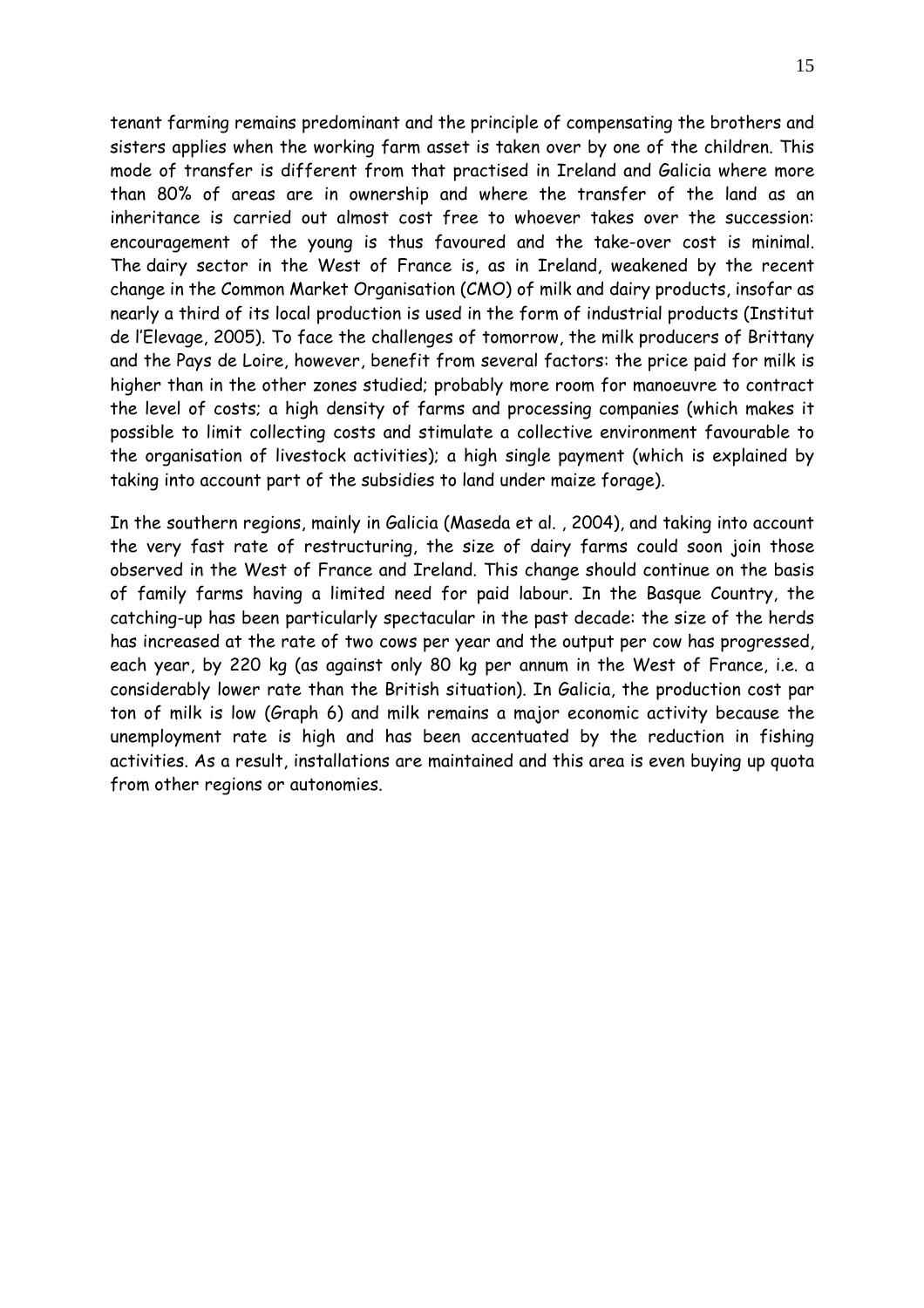#### Conclusion: strengths and weaknesses resulting from future issues

To make predictions about the future of the European dairy sector in 2015 remains a difficult exercise as many uncertainties remain, in particular the choices which will be made as regards agricultural policy. Nevertheless, and without making excessive predictions, it appears that several notable developments could take place within ten years: the abandonment of the dairy quota system in the context of an accelerated expansion of the market resulting from reduced customs duties and the suppression of export refunds; the increase in the price of fossil energy; the strengthening of standards and environmental constraints, mainly those relating to water quality. Faced with these potential changes, what are the strengths and weaknesses of the dairy systems of the regions studied?

Suppression of dairy quotas. This could lead to the geographical location of dairy production changing in every country, to either the benefit of the most competitive regions because of their available natural resources, their networks of food-processing enterprises, or their proximity to centres of consumption. The intensity of these movements would then depend primarily on the strategies adopted by the milk processing companies, whose role of directing the supply would be consolidated (to the detriment of the national authorities). The United Kingdom, in freeing the quota market, has already allowed migrations of dairy production from the East and Centre of England (and even from the South West) towards Northern Ireland and, to a lesser extent, towards Wales and Scotland. This geographical shift of production will continue in the next years, with or without the dismantling of milk quotas. The growth of production volumes in Northern Ireland will become more moderate because of the regulatory environmental constraints which will be apply. Southern Ireland could, for its part, accommodate much more milk production. The dairy sector uses only one third of the total grassland area . The other two third are used in extensive systems by beef and sheep production, which show some signs of declining since decoupling was set up in spite of a very favourable beef price. In Spain, the region of Galicia has already benefited from a positive transfer of milk quotas, but this has raised some political reactions from those regions adversely affected. In France, a suppression of milk quotas, which would result in a complete break in the link between land and milk production (Chatellier and Jacquerie, 2005), would have significant repercussions, in the medium term, on historical regional balances. Milk production could decline considerably in zones with a combination of unfavourable factors: low density of dairy cows to the square kilometre; individual small size holdings; modest commercial use of locally produced milk. The regions of the West of France which currently account for 45% of national milk production could then be consolidated in the measure, but where this growth in volume remains compatible with the environmental requirements (at the small agricultural region or catchment scale).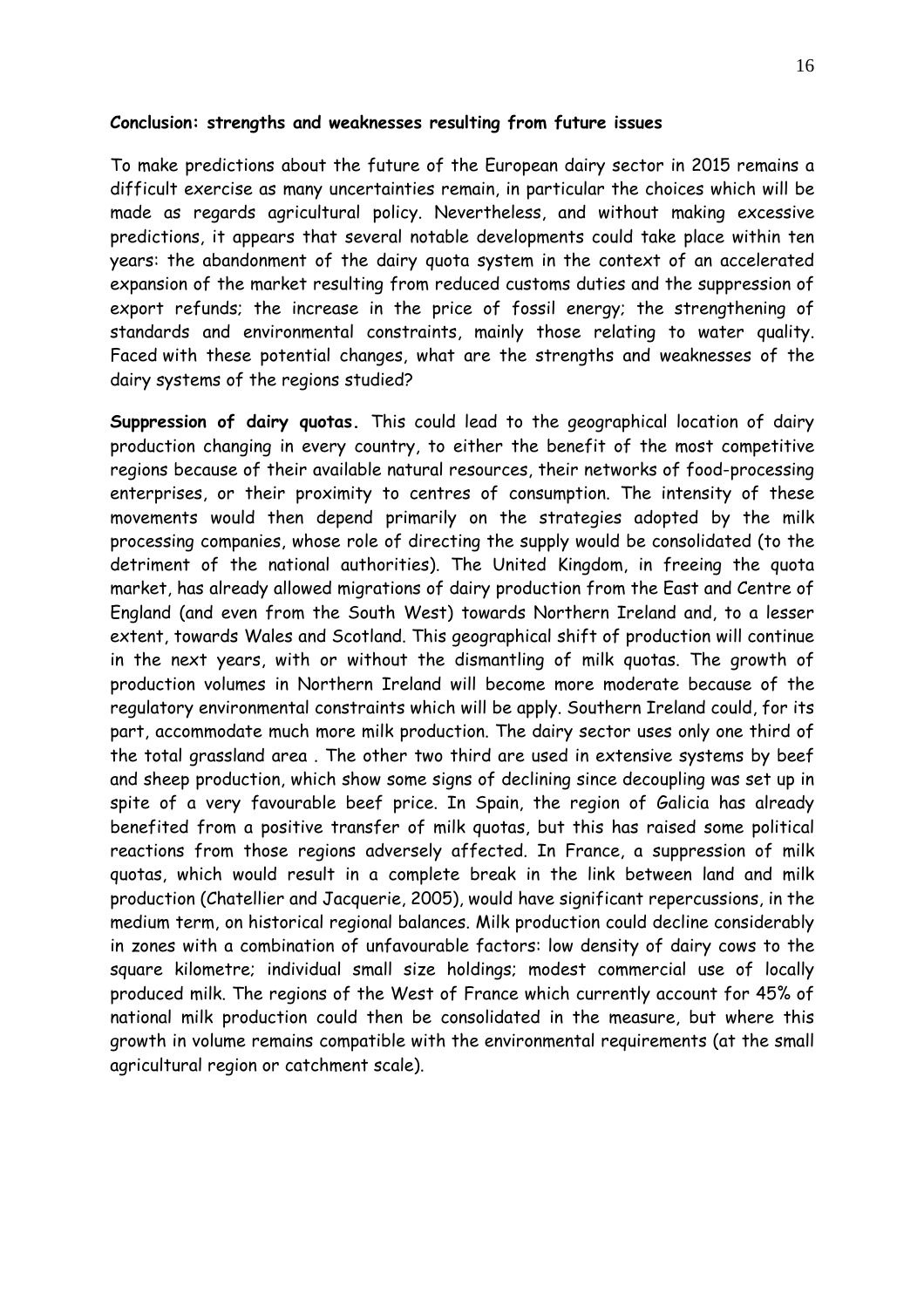Increasing price of fossil energy. Such a prospect could generate a long-term increase in all energy sources and have a positive impact on the price of cereals. It would be potentially less penalising for dairy systems which are the most economical in mineral fertiliser, concentrate and mechanisation costs. This is in particular the case with the Irish systems, with the exception of the "fertilisation cost" item which could be reduced with further uptake of the use of white clover. Conversely dairy systems in the south of the EU are not so well positioned. As high consumers of concentrates, they could be encouraged (although in a difficult local market) to expand the farm size to increase fodder production and thus gradually become more self-sufficient. In the regions of the West of France, such a change is likely to stimulate collective approaches to reduce mechanisation expenses.

The strengthening of environmental constraints. Faced with the "Nitrates Directive", the dairy holdings of the French regions can take advantage of having a considerable advantage compared with their counterparts in the North and South, in particular with regard to the slurry storage capacities already constructed and depreciating (Le Gall et al., 2005).The situation is different in the Southern and Northern Ireland which have just declared, in 2005, the whole island as a nitrate vulnerable zone. Many Irish producers, for whom the slurry storage capacity is often less than two months, now realise that they must face up to the requirement for making significant investments. In addition, the principle of conditionality of subsidies reinforces the pressure on livestock farmers who are worried about current negotiations with the European Commission relating to obtaining a derogation for the authorized threshold of 170 kg N/ha, in organic manures. Among the regions of the South, only Galicia could accommodate more milk production because it has significant areas under grass, which are still not used very intensively. This would probably suppose a return towards more grazing and a reduction or a slower increase in the performances per cow. But it is the "Water Framework" Directive which is the greatest unknown factor. This will require, between now and 2015, a good ecological status for all waters (surface, ground and coastal). This objective will result in placing greater emphasis on problems of eutrophication that happen at a much lower concentration of nitrate than that required for drinking water. Importantly, the thresholds of phosphorus surpluses could become more limiting that those of nitrogen.

The "Green Dairy" project which stimulated this investigation on the situation of the dairy holdings within the eleven European areas of the Atlantic arc has tried, through exchanges between researchers, company advisers and livestock farmers, to increase knowledge relevant to more sustainable European dairy systems. These systems must not only be adapted to the strengths and weaknesses of the local environments, but they must also be socially attractive and economically profitable.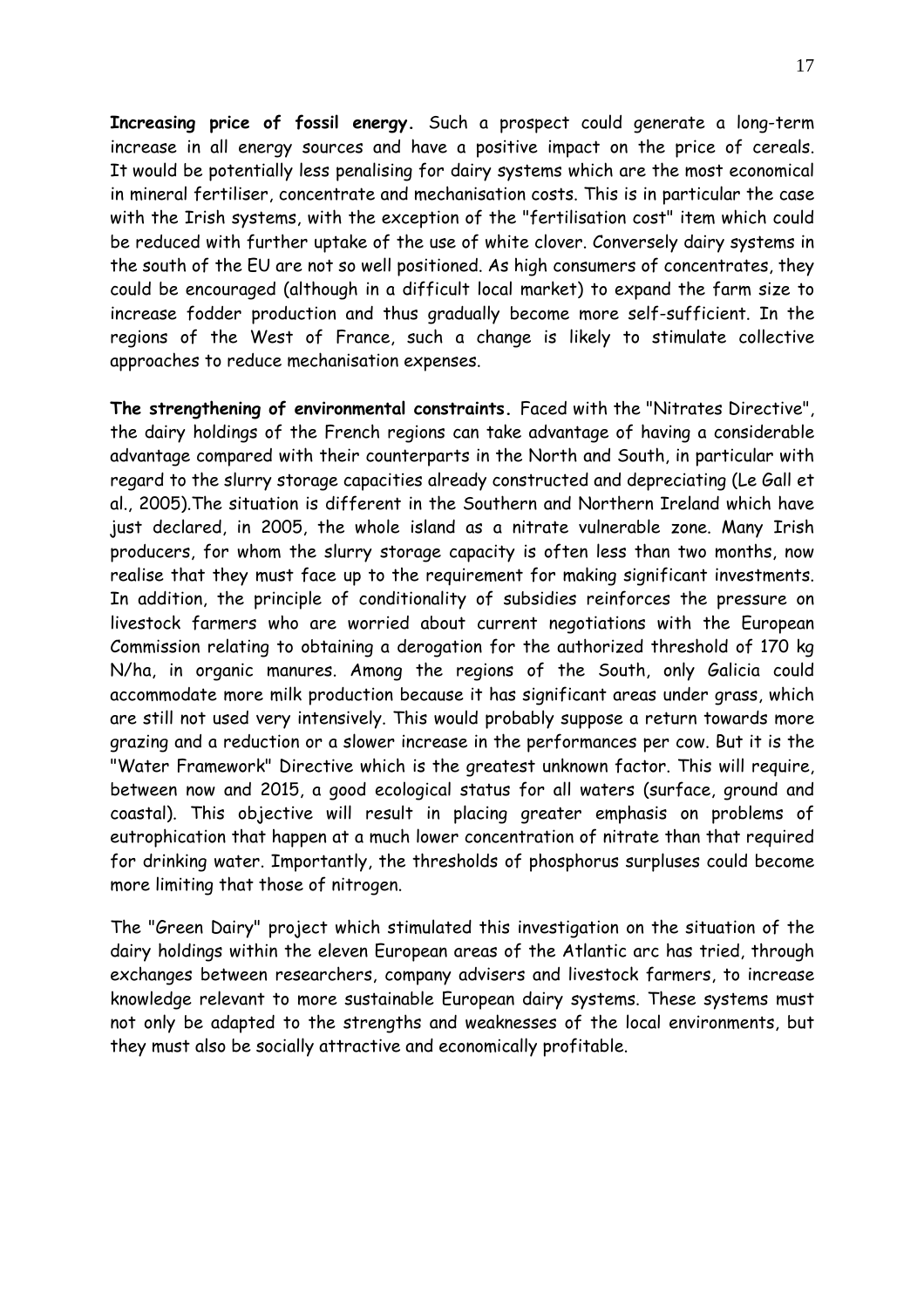#### Bibliography

Barthélémy D., Boinon J. P., Wavresky P., 2001. Droits à produire : des gestions nationales divergentes. L'exemple des quotas laitiers. *INRA Sciences Sociales n°6*, avril, 4 p.

Blogowski A., 2003. La diversité de l'agriculture européenne : les exploitations spécialisées en production laitière. Notes et études économiques, n°18, pp 19-41.

Boinon J. P., 2000. La propriété des droits à produire. Economie Rurale, n°260, pp 97-110.

Butault J. P., Hairy D., Schmitt B., 1991. Coût de production du lait et formation du revenu des producteurs laitiers dans les régions de l'Europe du Nord (FADN 1986). Actes et Communications, n°5, 1991, pp 165-191.

Chantry E., 2003. Le Réseau d'Information Comptable Agricole (FADN) : un outil unique de connaissance des agricultures européennes. Notes et études économiques, n°18, pp. 11-17.

Chatellier V., 2006. Le découplage et les droits à paiement unique dans les exploitations laitières et bovinsviande en France. Cahiers d'économie et sociologie rurales, n°78, pp. 53-80.

Chatellier V., Jacquerie V., 2004. La diversité des exploitations laitières européennes et les effets différenciés de la réforme de la PAC. INRA Productions Animales, 17 (4), pp 315-333.

Chatellier V., Jacquerie V., 2005. L'occupation du territoire européen par les exploitations laitières et l'intensification de leurs systèmes techniques. Fourrages, n°181, pp 29-45.

Chatellier V., Perrot C., You G., 2006. Productivité du travail et efficacité économique des exploitations laitières européennes : une analyse comparative entre huit bassins de production. Colloque 3R (Rencontres Recherches Ruminants), Paris, 6 décembre, 4 p.

Daniel K., 2002. Déterminants de la localisation des activités agricoles dans l'Union européenne : analyse des effets possibles de la suppression des quotas laitiers. Rapport INRA - ADEPRINA, novembre, 182 p.

Hallam M., 1995. Efficiency analysis with panel data: a study of Portuguese dairy farms. European Review of Agricultural Economics, vol 23, pp. 5-93.

IFCN, 2004. Dairy Report, for better understanding of milk production worldwide, 152 p.

Institut de l'Elevage, 2001. La filière laitière en Espagne : un développement sans garde-fous. Le Dossier de l'Economie de l'Elevage, n°304, 42 p.

Institut de l'Elevage, 2005. Réforme de la PAC et production laitière : scénarios d'évolution à l'horizon 2010-2012. Le Dossier de l'Economie de l'Elevage, n°340, 72 p.

Institut de l'Elevage, 2006. La filière laitière au Royaume-Uni, peu de valorisation pour la production. Le Dossier de l'Economie de l'Elevage, n°361, 48 p.

Jamet J. P., 2005. La politique laitière et son contexte. Fourrages, n°181, pp 3-8.

Le Gall A., Raison C., Bertrand S., Dockès A. C., Pflimlin A., 2005. Impact de la conditionnalité environnementale des aides de la PAC sur les systèmes laitiers français. Fourrages, n°181, pp 67-95.

Maseda F., Diaz F., Alvarez C., 2004. Family dairy farms in Galicia, classification by some family and farm factors relevant to quality of life. Biosystems engineering, vol 87, n°4, pp 509-521.

McCluggage I, 2005. Competitive dairying, the northern Ireland experience. National Dairy Conference 2005, Teagasc, Dublin, pp 91-99.

Pflimlin A. et al. 2006. Contribution du troupeau laitier aux excédents de N et P dans les régions Green Dairy. Colloque 3R (Rencontres Recherches Ruminants), Paris, 6 décembre, 4 p.

Pflimlin A., Buczinski B., Perrot C. 2005. Proposition de zonage pour préserver la diversité des systèmes d'élevage et des territoires européens. Fourrages, n°182, pp 311-331.

Ruas J. F., 2002. La réforme de la PAC de 1992 : bilan d'une décennie d'adaptation des élevages laitiers. Notes et Etudes Economiques, n°16, pp. 119-142.

Saha, A. et al., 2003. Method approach, cost of production versus technical efficiency. IFCN Dairy Report 2003, International Farm Comparison Network, Braunschweig, pp. 102-103

Thorne F., Fingleton B., 2005. Irish dairy farming, can we compete ? National Dairy Conference 2005, Teagasc, Dublin, pp. 10-25.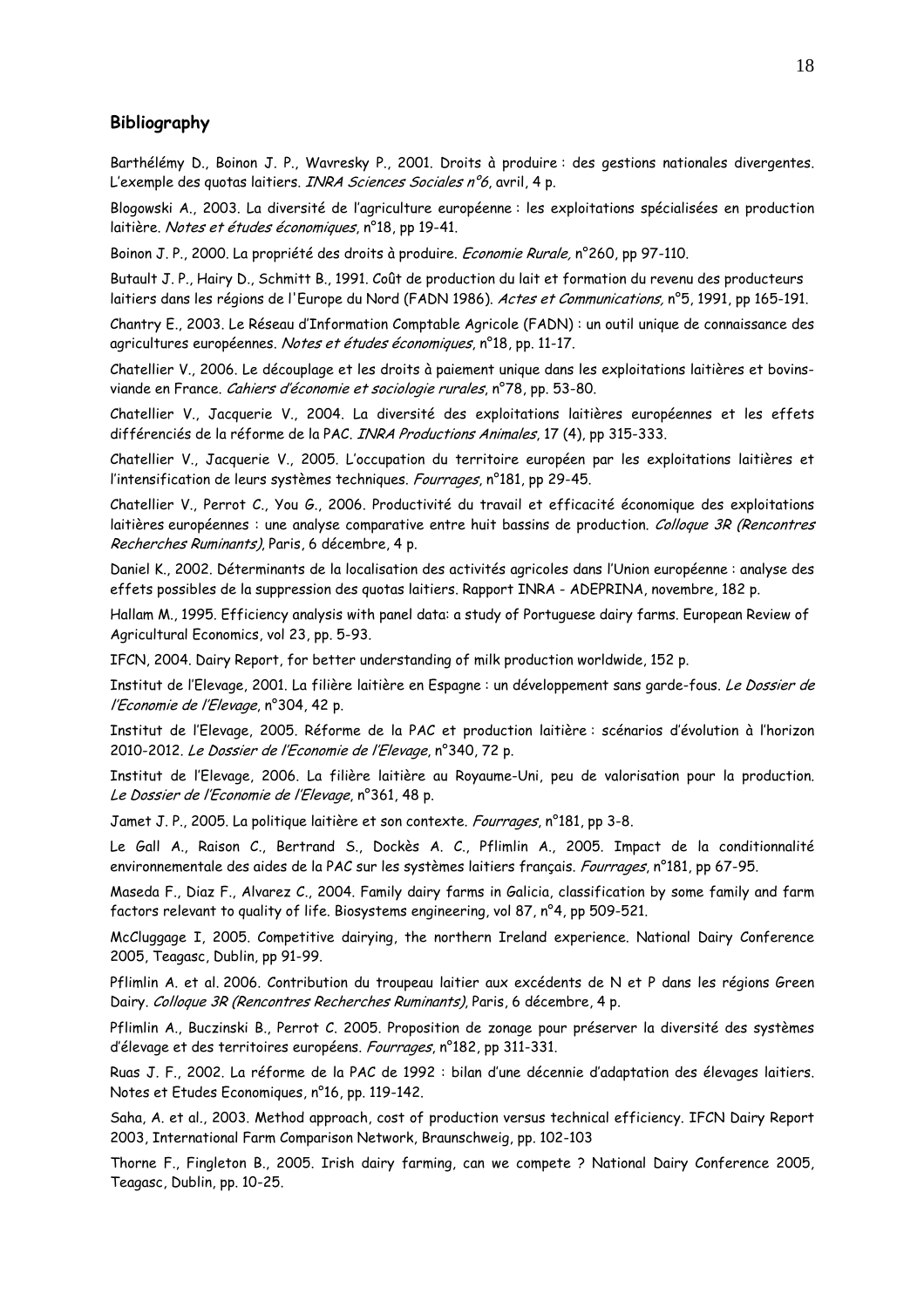|                                                                                                                                                                                                           | Ireland                | Northern          | Scotland                   | Wales                             | <b>SW England</b>                                                  | <b>Brittany</b>                  | Pays de                 | <b>Aquitaine</b>           | <b>Basque</b>                     | Galicia        | <b>North</b>           | <b>Total</b>                                | <b>Regions</b>        | <b>Regions</b>               | <b>Regions</b>                      | <b>EU-15</b>   |
|-----------------------------------------------------------------------------------------------------------------------------------------------------------------------------------------------------------|------------------------|-------------------|----------------------------|-----------------------------------|--------------------------------------------------------------------|----------------------------------|-------------------------|----------------------------|-----------------------------------|----------------|------------------------|---------------------------------------------|-----------------------|------------------------------|-------------------------------------|----------------|
|                                                                                                                                                                                                           |                        | <b>Ireland</b>    |                            |                                   |                                                                    |                                  | Loire                   |                            | Country                           |                | Portugal               | 11 regions                                  | North                 | <b>France</b>                | South                               | (total)        |
| Number of holdings                                                                                                                                                                                        | 22 220                 | 4 2 2 0           | 1 4 3 0                    | 2980                              | 6710                                                               | 14 100                           | 8 2 4 0                 | 2 2 2 0                    | 1070                              | 12 450         | 4 8 6 0                | 80 490                                      | 30 360                | 24 5 60                      | 18 380                              | 323 810        |
|                                                                                                                                                                                                           |                        |                   |                            |                                   | Structural characteristics (jobs, areas, herd and intensification) |                                  |                         |                            |                                   |                |                        |                                             |                       |                              |                                     |                |
| Agricultural Work Unit (AWU)                                                                                                                                                                              | 1,57                   | 1,69              | 2,69                       | 2,17                              | 2,29                                                               | 1,64                             | 1,73                    | 1,62                       | 1,68                              | 1,55           | 2,07                   | 1,74                                        | 1,78                  | 1,67                         | 1,70                                | 1,78           |
| AWU non family (paid) / AWU total (%)                                                                                                                                                                     | 12%                    | 8%                | 32%                        | 25%                               | 37%                                                                | 4%                               | 3%                      | 8%                         | 3%                                | 2%             | 14%                    | 12%                                         | 20%                   | 4%                           | 6%                                  | 11%            |
| Usable Agricultural Area (UAA)                                                                                                                                                                            | 47                     | 58                | 128                        | 91                                | 85                                                                 | 54                               | 64                      | 52                         | 23                                | 13             | -8                     | 49                                          | 59                    | 57                           | 12                                  | 49             |
| Forage surface (FS) /UAA (%)                                                                                                                                                                              | 98%                    | 98%               | 91%                        | 96%                               | 86%                                                                | 72%                              | 74%                     | 64%                        | 96%                               | 98%            | 92%                    | 86%                                         | 93%                   | 72%                          | 97%                                 | 80%            |
| LU Grazing                                                                                                                                                                                                | 84                     | 104               | 216                        | 180                               | 153                                                                | 61                               | 73                      | 55                         | 40                                | 32             | 39                     | 79                                          | 106                   | 64                           | 34                                  | 72             |
| LU Grazing / FS                                                                                                                                                                                           | 1,8                    | 1,8               | 1,9                        | 2,1                               | 2,1                                                                | 1,6                              | 1,5                     | 1,7                        | 1,9                               | 2,6            | 5,2                    | 1,9                                         | 1,9                   | 1,6                          | 2,9                                 | 1,9            |
| Dairy cows                                                                                                                                                                                                | 45                     | 61                | 108                        | 100                               | 100                                                                | 38                               | 39                      | 39                         | 30                                | 25             | 28                     | 47                                          | 60                    | 38                           | 26                                  | 44             |
|                                                                                                                                                                                                           |                        |                   |                            |                                   |                                                                    |                                  | <b>Milk production</b>  |                            |                                   |                |                        |                                             |                       |                              |                                     |                |
| Milk production per holding (kg/year)                                                                                                                                                                     | 228 400                | 367 300           | 688 200                    | 621 600                           | 672 700                                                            | 250 000                          | 253 900                 | 240 100                    | 210 300                           | 132 900        | 176 800                | 283 600                                     | 347 900               | 250 300                      | 148 200                             | 287 100        |
| Milk production per AWU (kg per year)                                                                                                                                                                     | 145 500                | 217 100           | 255 600                    | 287 000                           | 294 300                                                            | 152 000                          | 146 800                 | 148 400                    | 124 900                           | 85 600         | 85 500                 | 163 100                                     | 195 700               | 149 900                      | 87 400                              | 161 300        |
| Milk production per dairy cow (kg/year)                                                                                                                                                                   | 5 100                  | 6 0 0 0           | 6 4 0 0                    | 6 200                             | 6 700                                                              | 6 600                            | 6 500                   | 6 200                      | 7 100                             | 5 200          | 6 300                  | 6 0 0 0                                     | 5 800                 | 6 500                        | 5 700                               | 6 500          |
| Milk production per ha of FS (kg/year)                                                                                                                                                                    | 5 000                  | 6 500             | 5 900                      | 7 100                             | 9 3 0 0                                                            | 6400                             | 5 4 0 0                 | 7 3 0 0                    | 9 700                             | 10 700         | 23 800                 | 6700                                        | 6 300                 | 6 100                        | 12 800                              | 7 3 0 0        |
| Costs per ton of milk (euros)                                                                                                                                                                             |                        |                   |                            |                                   |                                                                    |                                  |                         |                            |                                   |                |                        |                                             |                       |                              |                                     |                |
| Total costs                                                                                                                                                                                               | 263                    | 276               | 344                        | 276                               | 295                                                                | 349                              | 364                     | 401                        | 257                               | 166            | 270                    | 294                                         | 284                   | 359                          | 206                                 | 335            |
| Operational costs (not counting home-grown)                                                                                                                                                               | 120                    | 124               | 145                        | 125                               | 131                                                                | 105                              | 116                     | 154                        | 170                               | 114            | 162                    | 123                                         | 127                   | 113                          | 133                                 | 127            |
| * Feed for grazing stock except home-grown)                                                                                                                                                               | 57                     | 71                | 86                         | 68                                | 69                                                                 | 40                               | 50                      | 69                         | 145                               | 84             | 106                    | 64                                          | 65                    | 46                           | 95                                  | 73             |
| Structural costs                                                                                                                                                                                          | 143                    | 152               | 198                        | 151                               | 164                                                                | 244                              | 248                     | 247                        | 87                                | 53             | 109                    | 171                                         | 157                   | 246                          | 73                                  | 208            |
| * Mechanisation costs                                                                                                                                                                                     | 51                     | 56                | 61                         | 56                                | 57                                                                 | 109                              | 117                     | 123                        | 30                                | 29             | 62                     | 69                                          | 55                    | 113                          | 40                                  | 85             |
| * Building costs                                                                                                                                                                                          | 27                     | 9                 | 16                         | 19                                | 15                                                                 | 27                               | 25                      | 25                         | 14                                | -8             | 11                     | 20                                          | 21                    | 26                           | 9                                   | 24             |
| * Tenant farming                                                                                                                                                                                          | 16                     | 17                | 11                         | 12                                | 18                                                                 | 23                               | 28                      | 19                         |                                   |                |                        | 17                                          | 17                    | 24                           | $\mathbf{1}$                        | 20             |
| * Farm taxes                                                                                                                                                                                              |                        | $\overline{2}$    | $\overline{4}$             | $\Omega$                          | $\Omega$                                                           | 6                                | 5                       | 6                          |                                   | $\Omega$       |                        | $\overline{2}$                              |                       | -6                           | $\overline{0}$                      | $\overline{4}$ |
| * Wages for non family AWU                                                                                                                                                                                | 12                     | $7\phantom{.0}$   | 32                         | 21                                | 31                                                                 | $\overline{4}$                   | $\overline{4}$          | 9                          |                                   | 3              |                        | 14                                          | 22                    | $\overline{4}$               | 5                                   | 14             |
| * Financial costs                                                                                                                                                                                         | 12                     | 12                | 16                         | 18                                | 17                                                                 | 18                               | 17                      | 9                          | 5                                 | $\overline{2}$ | 6                      | 14                                          | 14                    | 17                           | $\mathbf{3}$                        | 19             |
| * Other structural costs                                                                                                                                                                                  | 24                     | 49                | 59                         | 25                                | 25                                                                 | 58                               | 52                      | 56                         | 30                                | 10             | 19                     | 35                                          | 28                    | 56                           | 15                                  | 41             |
|                                                                                                                                                                                                           |                        |                   |                            |                                   |                                                                    |                                  | <b>Economic results</b> |                            |                                   |                |                        |                                             |                       |                              |                                     |                |
| Operational costs / output + subsidies                                                                                                                                                                    | 29%                    | 35%               | 37%                        | 35%                               | 35%                                                                | 22%                              | 24%                     | 33%                        | 50%                               | 28%            | 41%                    | 30%                                         | 32%                   | 24%                          | 33%                                 | 28%            |
| Structural costs / output + subsidies                                                                                                                                                                     | 34%                    | 43%               | 50%                        | 42%                               | 44%                                                                | 52%                              | 50%                     | 52%                        | 25%                               | 13%            | 27%                    | 41%                                         | 40%                   | 51%                          | 18%                                 | 45%            |
| Subsidies $(\epsilon)$                                                                                                                                                                                    | 8 4 0 0                | 6 500             | 15 400                     | 16 100                            | 17 200                                                             | 12 300                           | 15 000                  | 14 400                     | 3 100                             | 500            | 3 4 0 0                | 9 4 0 0                                     | 10 700                | 13 400                       | 1 400                               | 12 900         |
| Subsidies / FFI (%)                                                                                                                                                                                       | 26%                    | 25%               | 56%                        | 34%                               | 40%                                                                | 44%                              | 49%                     | 83%                        | 17%                               | 2%             | 26%                    | 32%                                         | 31%                   | 48%                          | 7%                                  | 42%            |
| Total output $(\epsilon)$                                                                                                                                                                                 | 86 300                 | 123 400           | 254 700                    | 207 500                           | 233 400                                                            | 105 200                          | 109 800                 | 99 200                     | 68 800                            | 54 200         | 66 500                 | 107 500                                     | 126 600               | 106 200                      | 58 100                              | 118 800        |
| Milk production (%)                                                                                                                                                                                       | 76%                    | 82%               | 77%                        | 82%                               | 80%                                                                | 74%                              | 73%                     | 75%                        | 92%                               | 73%            | 82%                    | 77%                                         | 78%                   | 74%                          | 77%                                 | 77%            |
| Gross Farming Income $(\epsilon)$                                                                                                                                                                         | 41 800                 | 48 500            | 85 100                     | 76 300                            | 73 700                                                             | 48 000                           | 50 600                  | 36 600                     | 27 200                            | 26 400         | 22 300                 | 44 900                                      | 50 900                | 47 800                       | 25 300                              | 53 000         |
| $GFI / Output + subsidies$                                                                                                                                                                                | 44%                    | 37%               | 32%                        | 34%                               | 29%                                                                | 41%                              | 41%                     | 32%                        | 38%                               | 48%            | 32%                    | 38%                                         | 37%                   | 40%                          | 43%                                 | 40%            |
|                                                                                                                                                                                                           | 32 000                 | 26 200            | 27 700                     | 47 000                            | 43 300                                                             | 28 200                           | 30 600                  | 17 300                     | 18 100                            | 23 200         | 13 400                 | 29 100                                      | 34 200                | 28 000                       | 20 200                              | 30 500         |
| FFI / Family AWU (€)                                                                                                                                                                                      | 23 100                 | 16 800            | 15 000                     | 29 000                            | 29 900                                                             | 17 800                           | 18 300                  | 11 600                     | 11 200                            | 15 300         | 7 500                  | 19 000                                      | 24 100                | 17 400                       | 12 700                              | 19 300         |
|                                                                                                                                                                                                           |                        |                   |                            |                                   |                                                                    | Assets and inve                  | estments                |                            |                                   |                |                        |                                             |                       |                              |                                     |                |
| Total assets $(\epsilon)$                                                                                                                                                                                 | 723 200                | 719 000           | 1 256 500                  | 894 900                           | 937 900                                                            | 230 800                          | 227 800                 | 227 500                    | 147 800                           | 253 200        | 113 200                | 488 700                                     | 796 800               | 229 500                      | 208 400                             | 602 300        |
|                                                                                                                                                                                                           |                        |                   |                            |                                   |                                                                    |                                  |                         |                            |                                   |                |                        |                                             |                       |                              |                                     | 114 300        |
|                                                                                                                                                                                                           |                        | 15%               | 14%                        |                                   | 12%                                                                |                                  | 13%                     | 14%                        |                                   | 9%             |                        |                                             |                       | 14%                          |                                     | 17%            |
|                                                                                                                                                                                                           | 10 900                 | 20 000            | 36 900                     | 32 900                            |                                                                    |                                  | 16 700                  |                            | 9 1 0 0                           | 4 900          | 8 2 0 0                |                                             | 16 000                | 16 900                       |                                     | 21 900         |
| * Agricultural lands, permanent crops $(\epsilon)$                                                                                                                                                        | 900                    | $\Omega$          | 2 3 0 0                    | 5 3 0 0                           | 3 200                                                              | 1 600                            | 1 200                   | 1 0 0 0                    | 1800                              | 200            | 200                    | 1 200                                       | 1500                  | 1 400                        | 200                                 | 3 0 0 0        |
| * Ouotas and acquisition costs $(\epsilon)$                                                                                                                                                               | 2 8 0 0                | 4 4 0 0           | 2 100                      | 8 1 0 0                           |                                                                    | $\Omega$                         | 100                     | $\Omega$                   | $-200$                            | 600            | 300                    | 2 100                                       | 3 800                 | $\theta$                     | 500                                 | 3 1 0 0        |
|                                                                                                                                                                                                           |                        | $\Omega$          |                            |                                   | 5 100                                                              |                                  | 5 100                   | 4 4 0 0                    |                                   | 1 300          | 1 500                  |                                             | 3 800                 |                              | 1 4 0 0                             | 6 3 0 0        |
|                                                                                                                                                                                                           | 3 800                  |                   |                            |                                   |                                                                    | 9 800                            | 9 9 0 0                 |                            |                                   | 2 0 0 0        |                        |                                             |                       |                              |                                     | 9 3 0 0        |
| Family Farm Income $(\epsilon)$<br>Total liabilities $(\epsilon)$<br>Gross investment / output + subsidies $(\%)$<br>Gross investment $(\epsilon)$<br>* Building $(\epsilon)$<br>* Equipment $(\epsilon)$ | 37 200<br>11%<br>3 400 | 33 100<br>9 0 0 0 | 164 200<br>4 600<br>17 800 | 151 200<br>15%<br>6 300<br>11 000 | 182 600<br>28 800<br>7400<br>12 500                                | 97 800<br>15%<br>17 200<br>5 600 | 92 500                  | 54 900<br>16 100<br>11 000 | 18 400<br>13%<br>4 0 0 0<br>3 500 | 8 0 0 0        | 14 300<br>12%<br>5 800 | 66 300<br>13%<br>14 800<br>3 600<br>7 0 0 0 | 75 200<br>12%<br>6400 | 92 200<br>5 3 0 0<br>9 9 0 0 | 10 200<br>10%<br>6 0 0 0<br>3 0 0 0 |                |

# **Table 2.** Average characteristics of specialised dairy farms over 5 years -1999-2003

Sources : FADN UE, European Commission DG AGRI-G3 / Processed by INRA SAE2 Nantes and Institut de l'Elevage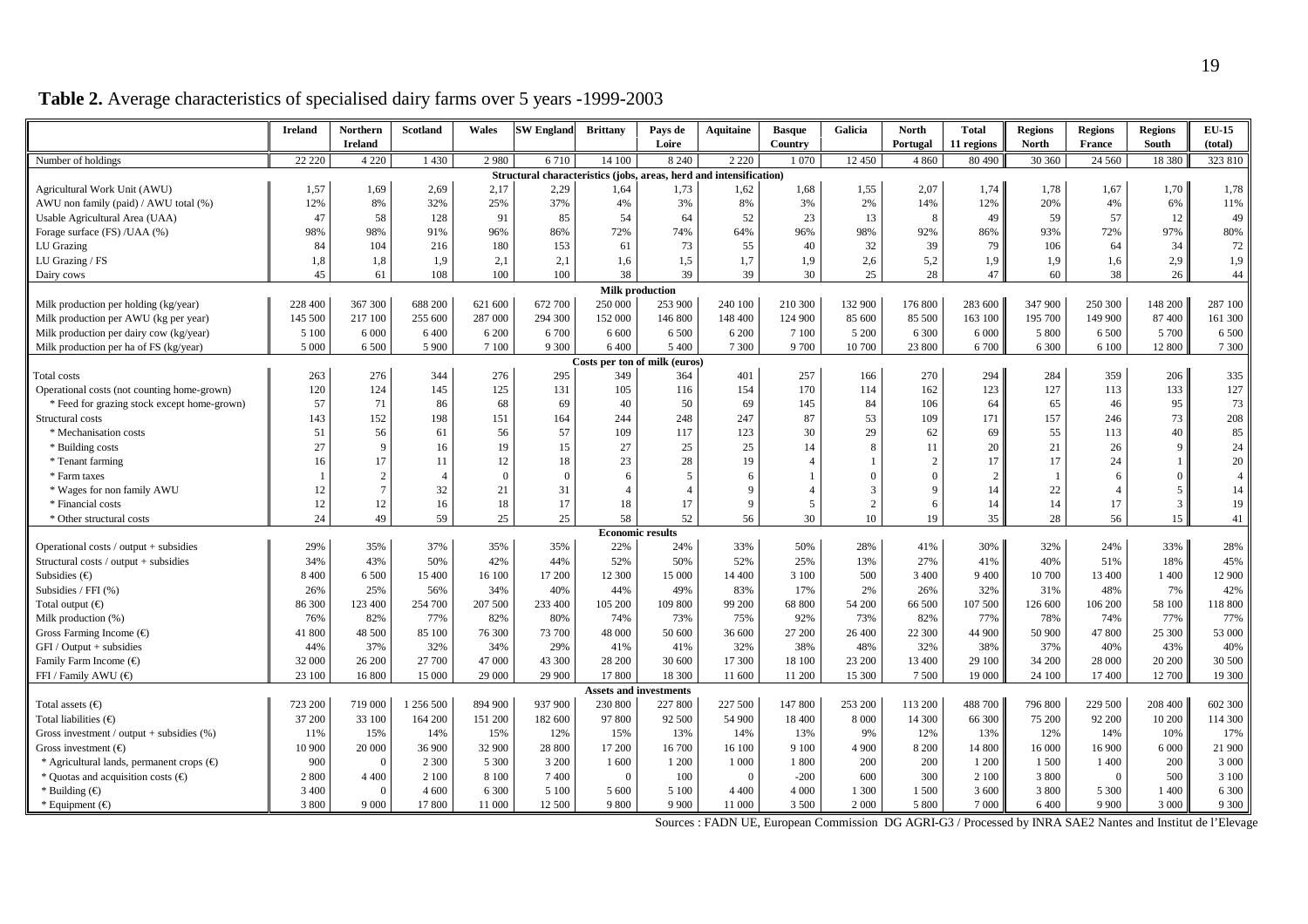|                                                    | <b>Ireland</b> | <b>Northern</b> | <b>Scotland</b> | Wales    | <b>SW England</b>                                                  | <b>Brittany</b> | Pays de                       | <b>Aquitaine</b> | <b>Basque</b> | Galicia  | <b>North</b>   | <b>Total</b> | <b>Regions</b> | <b>Regions</b>  | <b>Regions</b> | <b>EU-15</b>   |
|----------------------------------------------------|----------------|-----------------|-----------------|----------|--------------------------------------------------------------------|-----------------|-------------------------------|------------------|---------------|----------|----------------|--------------|----------------|-----------------|----------------|----------------|
|                                                    |                | <b>Ireland</b>  |                 |          |                                                                    |                 | Loire                         |                  | Country       |          | Portugal       | 11 regions   | <b>North</b>   | France          | South          | (total)        |
| Number of holdings                                 | 21 330         | 3 8 4 0         | 1 2 8 0         | 2 5 7 0  | 6 1 6 0                                                            | 14 170          | 7 700                         | 2 2 5 0          | 830           | 10 350   | 5 1 2 0        | 75 590       | 28 770         | 24 1 20         | 16 300         | 292 680        |
|                                                    |                |                 |                 |          | Structural characteristics (jobs, areas, herd and intensification) |                 |                               |                  |               |          |                |              |                |                 |                |                |
| Agricultural Work Unit (AWU)                       | 1,55           | 1,7             | 2,65            | 2,27     | 2,28                                                               | 1,71            | 1,88                          | 1,73             | 1,76          | 1,57     | 1,97           | 1,76         | 1,75           | 1,77            | 1,71           | 1,83           |
| AWU non family (paid) / AWU total (%)              | 13%            | 8%              | 29%             | 29%      | 35%                                                                | 4%              | 3%                            | 13%              | 3%            | 3%       | 10%            | 12%          | 20%            | 5%              | 6%             | 14%            |
| Usable Agricultural Area (UAA)                     | 50             | 60              | 128             | 103      | 87                                                                 | 57              | 70                            | 58               | 25            | 15       |                | 52           | 62             | 61              | 13             | 54             |
| FS/UAA(%)                                          | 97%            | 98%             | 89%             | 96%      | 86%                                                                | 73%             | 73%                           | 60%              | 97%           | 99%      | 92%            | 86%          | 93%            | 72%             | 98%            | 79%            |
| LU Grazing                                         | 89             | 113             | 217             | 197      | 156                                                                | 64              | 75                            | 61               | 50            | 37       | 37             | 84           | 109            | 67              | 38             | 80             |
| LU Grazing / FS                                    | 1,8            | 1,9             | 1,9             | 2,0      | 2,1                                                                | 1,5             | 1,5                           | 1,7              | 2,0           | 2,5      | 5,2            | 1,9          | 1,9            | 1,5             | 2,9            | 1,9            |
| Dairy cows                                         | 48             | 67              | 116             | 113      | 106                                                                | 39              | 41                            | 41               | 38            | 29       | 27             | 50           | 63             | 40              | 29             | 49             |
|                                                    |                |                 |                 |          |                                                                    |                 | <b>Milk production</b>        |                  |               |          |                |              |                |                 |                |                |
| Milk production per holding (kg/year)              | 253 900        | 425 100         | 761 600         | 736 900  | 754 800                                                            | 264 100         | 270 800                       | 261 200          | 280 300       | 154 100  | 172 500        | 313 400      | 383 700        | 266 000         | 166 300        | 328 500        |
| Milk production per AWU (kg per year)              | 163 800        | 250 100         | 287 400         | 324 600  | 331 100                                                            | 154 500         | 144 000                       | 151 000          | 159 300       | 98 100   | 87 500         | 178 000      | 219 300        | 150 300         | 97 200         | 179 500        |
| Milk production per dairy cow (kg/year)            | 5 300          | 6 300           | 6 500           | 6 500    | 7 100                                                              | 6700            | 6 600                         | 6400             | 7400          | 5 3 0 0  | 6 300          | 6 200        | 6 100          | 6 700           | 5 700          | 6 600          |
| Milk production per ha of FS (kg/year)             | 5 200          | 7 200           | 6 600           | 7400     | 10 000                                                             | 6 300           | 5 300                         | 7500             | 11 500        | 10 500   | 24 100         | 7 000        | 6 700          | 6 000           | 13 000         | 7800           |
| Costs per ton of milk (euros)                      |                |                 |                 |          |                                                                    |                 |                               |                  |               |          |                |              |                |                 |                |                |
| Total costs                                        | 244            | 261             | 295             | 261      | 263                                                                | 364             | 370                           | 447              | 256           | 176      | 260            | 283          | 256            | 373             | 210            | 333            |
| Operational costs (not counting home-grown)        | 116            | 123             | 139             | 119      | 118                                                                | 101             | 106                           | 164              | 173           | 122      | 159            | 118          | 119            | 108             | 139            | 130            |
| * Feed for grazing stock (except home-grown)       | 58             | 74              | 85              | 66       | 63                                                                 | 42              | 46                            | 75               | 146           | 94       | 101            | 64           | 62             | 47              | 101            | 79             |
| Structural costs                                   | 128            | 138             | 156             | 142      | 145                                                                | 263             | 264                           | 283              | 83            | 54       | 101            | 165          | 138            | 265             | 72             | 203            |
| * Mechanisation costs                              | 46             | 50              | 55              | 51       | 51                                                                 | 113             | 120                           | 136              | 30            | 29       | 60             | 67           | 49             | 118             | 39             | 81             |
| * Building costs                                   | 24             | 9               | 19              | 17       | 12                                                                 | 31              | 30                            | 28               | 15            | 6        | 10             | 20           | 18             | 30              | 8              | 24             |
| * Tenant farming                                   | 14             | 17              | -6              | 12       | 17                                                                 | 23              | 27                            | 21               |               |          |                | 16           | 15             | 24              | $\overline{2}$ | 20             |
| * Farm taxes                                       |                |                 |                 | $\Omega$ |                                                                    | $\overline{7}$  | 6                             | 6                |               |          |                | 2            |                | $7\phantom{.0}$ | $\mathbf{1}$   | $\overline{4}$ |
| * Wages for non family AWU                         | 13             | $\overline{7}$  | 27              | 22       | 26                                                                 | $\overline{4}$  | $\overline{4}$                | 16               | 3             | 3        |                | 13           | 20             | 5               | $\overline{4}$ | 15             |
| * Financial costs                                  | 10             | 10              | 12              | 13       | 12                                                                 | 19              | 16                            | 11               | 5             | 2        | $\overline{4}$ | 12           | 11             | 17              | 3              | 18             |
| * Other structural costs                           | 20             | 44              | 34              | 25       | 26                                                                 | 65              | 61                            | 67               | 26            | 11       | 18             | 35           | 24             | 64              | 15             | 41             |
|                                                    |                |                 |                 |          |                                                                    |                 | <b>Economic results</b>       |                  |               |          |                |              |                |                 |                |                |
| Operational costs / output + subsidies             | 29%            | 37%             | 41%             | 35%      | 33%                                                                | 22%             | 22%                           | 33%              | 52%           | 30%      | 40%            | 30%          | 32%            | 23%             | 34%            | 29%            |
| Structural costs / output + subsidies              | 32%            | 42%             | 46%             | 42%      | 40%                                                                | 56%             | 54%                           | 58%              | 25%           | 13%      | 25%            | 41%          | 37%            | 56%             | 18%            | 45%            |
| Subsidies $(\in)$                                  | 9 900          | 6 400           | 16 900          | 21 500   | 18 600                                                             | 14 200          | 16 300                        | 19 200           | 4 700         | 1 000    | 3 100          | 11 000       | 12 100         | 15 400          | 1 800          | 15 100         |
| Subsidies / FFI (%)                                | 27%            | 23%             | 60%             | 42%      | 33%                                                                | 55%             | 55%                           | 177%             | 20%           | 4%       | 19%            | 35%          | 30%            | 60%             | 8%             | 46%            |
| Total output $(\epsilon)$                          | 90 200         | 134 200         | 242 500         | 229 900  | 251 200                                                            | 108 800         | 115 700                       | 108 700          | 89 400        | 62 500   | 66 400         | 114 100      | 131 400        | 111 000         | 65 100         | 133 500        |
| Milk production (%)                                | 76%            | 82%             | 77%             | 81%      | 78%                                                                | 75%             | 73%                           | 74%              | 92%           | 75%      | 81%            | 77%          | 77%            | 74%             | 78%            | 77%            |
| Gross Farming Income $(\in)$                       | 48 400         | 49 900          | 71 400          | 80 200   | 84 300                                                             | 48 100          | 52 300                        | 35 000           | 34 300        | 29 200   | 23 300         | 48 300       | 57 100         | 48 200          | 27 600         | 57 400         |
| GFI / Output + subsidies                           | 48%            | 36%             | 28%             | 32%      | 31%                                                                | 39%             | 40%                           | 27%              | 36%           | 46%      | 34%            | 39%          | 40%            | 38%             | 41%            | 39%            |
| Family Farm Income $(\epsilon)$                    | 37 300         | 27 300          | 28 000          | 51 200   | 55 700                                                             | 25 800          | 29 400                        | 10 900           | 22 900        | 25 700   | 15 700         | 31 700       | 40 900         | 25 600          | 22 400         | 32 900         |
| FFI / Family AWU (€)                               | 27 700         | 17 500          | 15 000          | 31 800   | 37 400                                                             | 15 600          | 16 300                        | 7 200            | 13 400        | 16 900   | 8 8 0 0        | 20 400       | 29 200         | 15 100          | 13 900         | 20 800         |
|                                                    |                |                 |                 |          |                                                                    |                 | <b>Assets and investments</b> |                  |               |          |                |              |                |                 |                |                |
| Total assets $(\epsilon)$                          | 764 000        | 712 500         | 1 369 500       | 870 900  | 981 000                                                            | 249 000         | 240 900                       | 244 200          | 182 600       | 304 300  | 106 800        | 513 800      | 837 300        | 245 900         | 236 000        | 672 300        |
| Total liabilities $(\epsilon)$                     | 40 800         | 72 300          | 164 000         | 169 300  | 181 400                                                            | 108 900         | 99 800                        | 65 100           | 23 100        | 10 200   | 9 800          | 73 300       | 76 400         | 101 900         | 10 700         | 134 700        |
| Gross investment / output + subsidies $(\%)$       | 9%             | 17%             | 18%             | 20%      | 16%                                                                | 13%             | 13%                           | 12%              | 9%            | 7%       | 8%             | 13%          | 13%            | 13%             | 7%             | 16%            |
| Gross investment $(\epsilon)$                      | 9 500          | 24 300          | 45 800          | 51 400   | 43 200                                                             | 15 800          | 16 900                        | 14 900           | 8800          | 4 100    | 5 700          | 16 100       | 18 300         | 16 100          | 4 9 0 0        | 23 300         |
| * Agricultural lands, permanent crops $(\epsilon)$ | $-600$         | $\Omega$        | 2 2 0 0         | 5 1 0 0  | 8 3 0 0                                                            | 1 600           | 900                           | 1700             | 1900          | $\Omega$ | 200            | 1 200        | 1 400          | 1 400           | 200            | 2 4 0 0        |
| * Quotas and acquisition costs $(\epsilon)$        | 2 700          | 9600            | $\Omega$        | 20 000   | 14 100                                                             | $\Omega$        | 100                           | $\theta$         | $-1100$       | 2 700    | 600            | 3 500        | 5 0 0 0        | $\Omega$        | 1 800          | 4 200          |
| * Building $(\epsilon)$                            | 3 000          | $\Omega$        | 13 500          | 10 800   | 5 3 0 0                                                            | 4 9 0 0         | 5 100                         | 2 2 0 0          | 4 1 0 0       | 500      | 700            | 3 600        | 4 0 0 0        | 4 700           | 800            | 6 900          |
| * Equipment $(\epsilon)$                           | 3 600          | 9 3 0 0         | 20 900          | 14 100   | 13 800                                                             | 10 100          | 12 800                        | 11 000           | 4 0 0 0       | 900      | 4 4 0 0        | 7400         | 6 500          | 11 000          | 2 100          | 9 800          |

# **Table 3.** Average characteristics of specialised dairy holdings for 2003

Sources : FADN EU, European Commission DG AGRI-G3 / Processed by INRA SAE2 Nantes and Institut de l'Elevage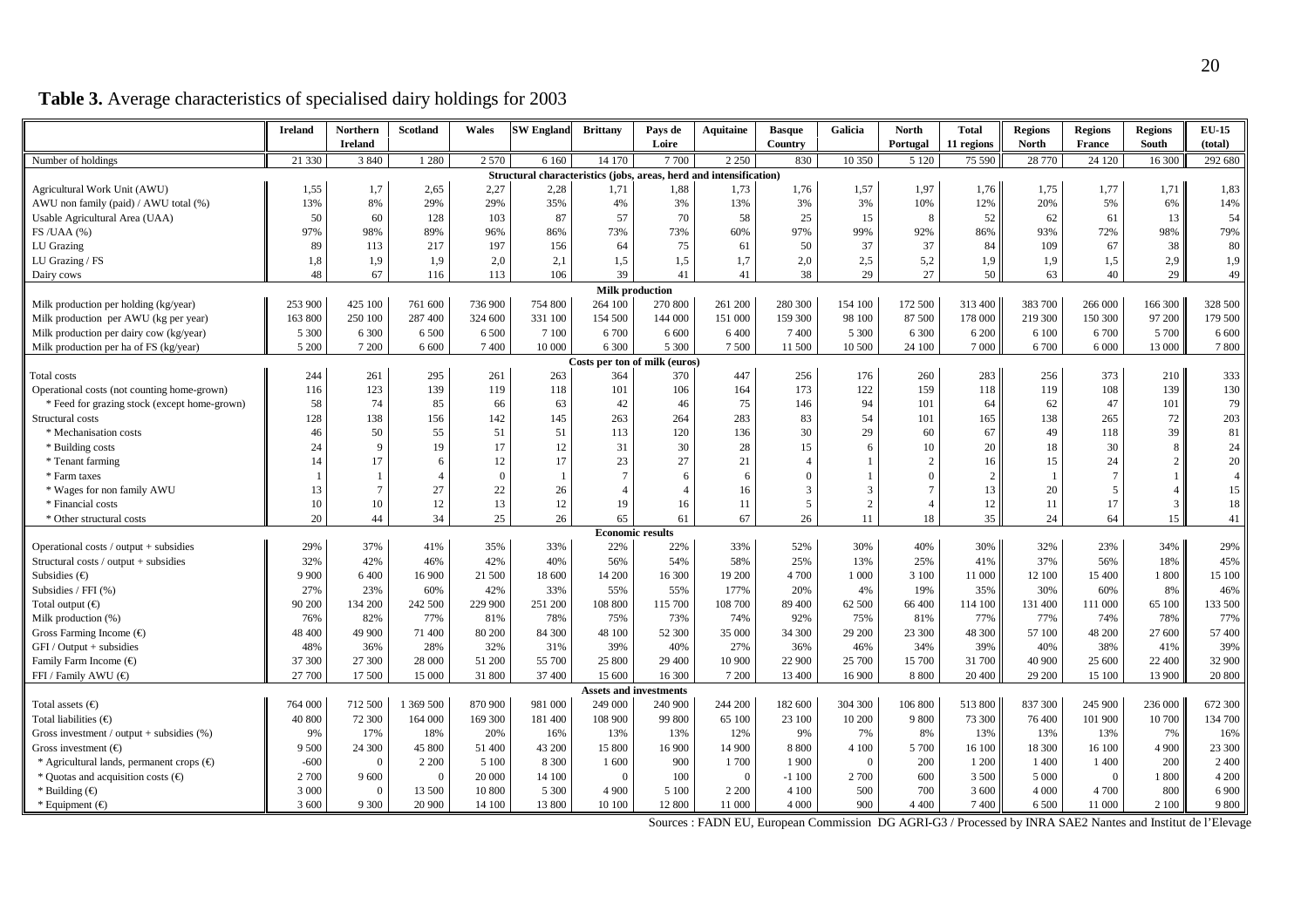|                        | Output            | <b>Ireland</b> | Northern       | <b>SW</b>      | <b>Brittany</b> | Pays de | Galicia | <b>North</b> | <b>Total</b> | <b>Regions</b> | <b>Regions</b> | <b>Regions</b> | $EU-15$ |
|------------------------|-------------------|----------------|----------------|----------------|-----------------|---------|---------|--------------|--------------|----------------|----------------|----------------|---------|
|                        | /AWU              |                | <b>Ireland</b> | <b>England</b> |                 | Loire   |         | Portugal     | 11 regions   | <b>North</b>   | <b>France</b>  | South          | (total) |
|                        | Quartile 1        | 70 600         | 96 100         | 143 900        | 98 000          | 89 600  | 38 300  | 27 300       | 64 100       | 79 100         | 95 700         | 34 700         | 59 700  |
| Milk production        | <b>Ouartile 2</b> | 131 400        | 175 100        | 251 500        | 135 200         | 126 400 | 68 800  | 46 500       | 123 100      | 148 700        | 131 700        | 62 500         | 115 600 |
| / AWU                  | Quartile 3        | 180 200        | 257 400        | 351 700        | 168 800         | 160 500 | 99 400  | 82 600       | 175 900      | 215 600        | 165 800        | 96 900         | 177 200 |
| (kg/year)              | Quartile 4        | 272 800        | 430 800        | 558 300        | 239 000         | 217 200 | 177 500 | 159 200      | 331 200      | 384 900        | 232 800        | 180 400        | 347 600 |
|                        | Together          | 163 900        | 249 700        | 330 500        | 153 700         | 144 200 | 98 200  | 87 400       | 178 100      | 219 400        | 150 400        | 97 400         | 179 500 |
|                        | <b>Ouartile 1</b> | 257            | 342            | 293            | 368             | 361     | 167     | 240          | 258          | 263            | 396            | 219            | 385     |
| Total costs            | <b>Ouartile 2</b> | 248            | 266            | 297            | 356             | 385     | 197     | 255          | 322          | 254            | 372            | 210            | 361     |
| / Ton of milk          | Quartile 3        | 250            | 265            | 281            | 373             | 360     | 168     | 264          | 301          | 263            | 369            | 206            | 351     |
| (euros)                | Quartile 4        | 235            | 241            | 227            | 360             | 373     | 175     | 261          | 265          | 252            | 367            | 211            | 307     |
|                        | Together          | 244            | 260            | 263            | 364             | 370     | 176     | 260          | 283          | 256            | 373            | 210            | 333     |
|                        | Quartile 1        | 123            | 139            | 124            | 99              | 104     | 110     | 146          | 125          | 123            | 117            | 137            | 142     |
| Operational costs      | <b>Ouartile 2</b> | 118            | 124            | 125            | 97              | 116     | 129     | 155          | 119          | 119            | 107            | 132            | 130     |
| / Ton of milk          | Quartile 3        | 117            | 121            | 127            | 105             | 103     | 115     | 157          | 117          | 120            | 107            | 134            | 127     |
| (euros)                | Quartile 4        | 112            | 120            | 107            | 102             | 101     | 126     | 163          | 118          | 117            | 106            | 143            | 130     |
|                        | Together          | 116            | 122            | 118            | 101             | 106     | 122     | 159          | 118          | 119            | 108            | 139            | 130     |
|                        | <b>Ouartile 1</b> | 134            | 203            | 169            | 270             | 257     | 57      | 94           | 132          | 140            | 279            | 82             | 243     |
| Structure costs        | <b>Ouartile 2</b> | 130            | 142            | 172            | 259             | 269     | 68      | 100          | 203          | 135            | 265            | 78             | 232     |
| / Ton of milk          | Quartile 3        | 133            | 144            | 153            | 267             | 257     | 52      | 108          | 184          | 143            | 262            | 72             | 224     |
| (euros)                | Quartile 4        | 122            | 121            | 120            | 258             | 272     | 48      | 99           | 147          | 135            | 261            | 68             | 177     |
|                        | Together          | 128            | 138            | 145            | 263             | 264     | 54      | 101          | 165          | 138            | 265            | 72             | 203     |
|                        | <b>Ouartile 1</b> | 49%            | 26%            | 30%            | 37%             | 38%     | 40%     | 39%          | 40%          | 46%            | 34%            | 37%            | 42%     |
| <b>GFI</b>             | <b>Ouartile 2</b> | 48%            | 37%            | 33%            | 41%             | 39%     | 40%     | 34%          | 39%          | 46%            | 39%            | 39%            | 40%     |
| / Output + Subsidies   | <b>Ouartile 3</b> | 48%            | 36%            | 27%            | 38%             | 41%     | 50%     | 32%          | 42%          | 41%            | 39%            | 43%            | 39%     |
| (% )                   | Quartile 4        | 49%            | 37%            | 33%            | 40%             | 40%     | 47%     | 34%          | 36%          | 35%            | 39%            | 42%            | 37%     |
|                        | Together          | 48%            | 36%            | 31%            | 39%             | 40%     | 46%     | 34%          | 39%          | 40%            | 38%            | 41%            | 39%     |
|                        | <b>Ouartile 1</b> | 11 500         | 3 4 0 0        | 14 500         | 10 800          | 11 100  | 6 200   | 3 600        | 9 0 0 0      | 12 200         | 9 800          | 4 700          | 9 300   |
| Income                 | <b>Ouartile 2</b> | 22 400         | 12 700         | 32 800         | 15 100          | 14 400  | 10 800  | 4 800        | 14 700       | 23 800         | 14 000         | 8 700          | 14 600  |
| / family AWU           | Quartile 3        | 31 900         | 18 800         | 36 200         | 16 200          | 17 900  | 19 100  | 7800         | 22 100       | 33 000         | 16 800         | 14 800         | 20 400  |
| (euros)                | Quartile 4        | 48 900         | 33 700         | 69 300         | 22 200          | 23 200  | 30 500  | 16 900       | 37 900       | 49 400         | 21 400         | 25 800         | 40 600  |
|                        | Together          | 27 600         | 17 400         | 37 200         | 15 700          | 16 200  | 16 900  | 8 8 0 0      | 20 400       | 29 200         | 15 100         | 13 900         | 20 800  |
|                        | <b>Ouartile 1</b> | 0%             | 9%             | 12%            | 9%              | 14%     | 0%      | 0%           | 2%           | 3%             | 8%             | 0%             | 12%     |
| Gross investment       | <b>Ouartile 2</b> | 8%             | 15%            | 16%            | 10%             | 7%      | 3%      | 3%           | 9%           | 11%            | 10%            | 4%             | 13%     |
| $/$ Output + Subsidies | <b>Ouartile 3</b> | 14%            | 17%            | 10%            | 12%             | 11%     | 2%      | 6%           | 14%          | 12%            | 12%            | 3%             | 13%     |
| (% )                   | Quartile 4        | 9%             | 20%            | 21%            | 19%             | 19%     | 12%     | 12%          | 16%          | 16%            | 18%            | 12%            | 19%     |
|                        | Together          | 9%             | 17%            | 16%            | 13%             | 13%     | 7%      | 8%           | 13%          | 13%            | 13%            | 7%             | 16%     |

**Table 4.** Average characteristics of specialised dairy holdings according to the quartiles of milk production per AWU and per year during 2003

Sources : FADN EU, European Commission DG AGRI-G3 / processed by INRA SAE2 Nantes and Institut de l'Elevage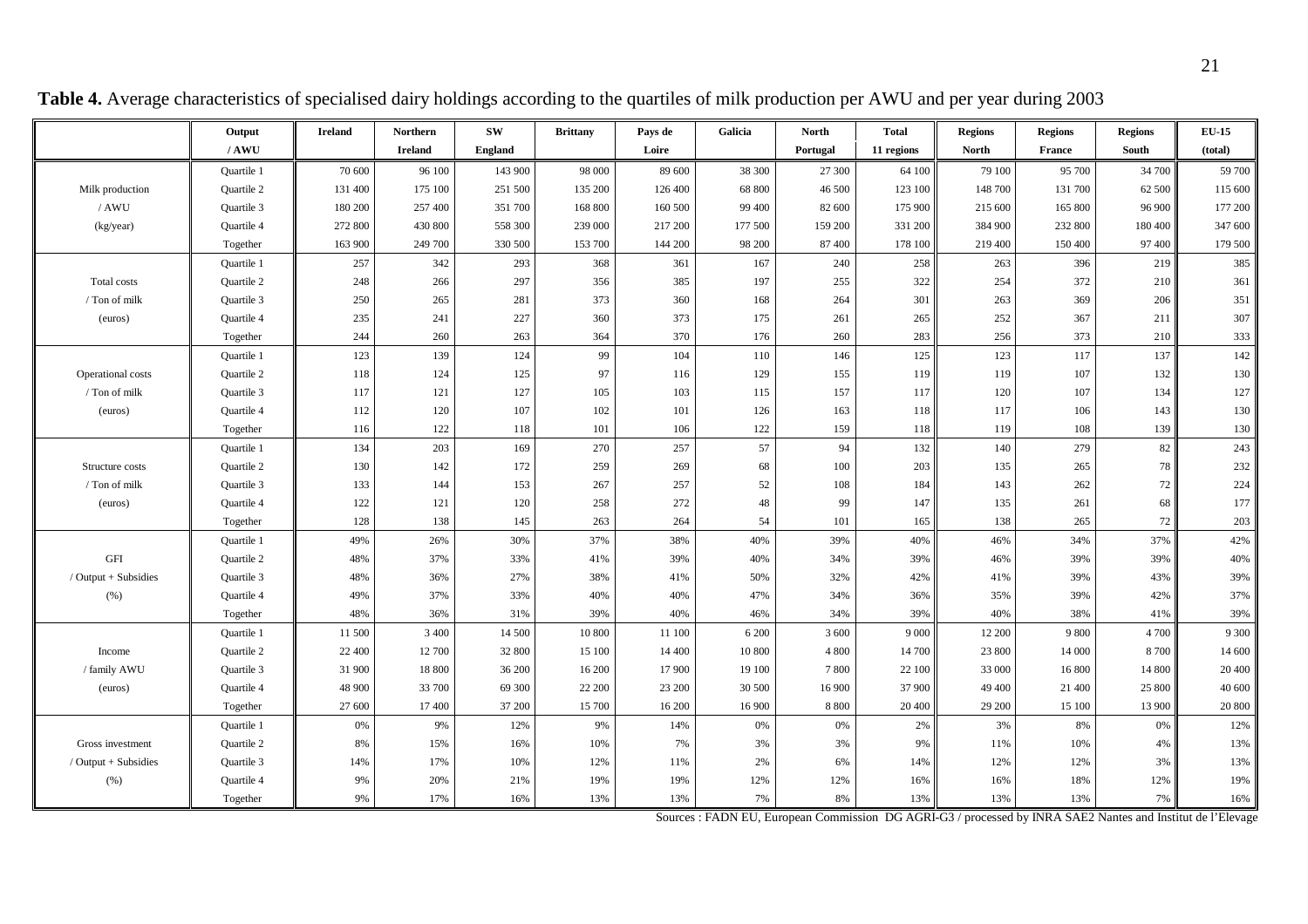|                        | GFI/               | <b>Ireland</b> | Northern       | SW             | <b>Brittany</b> | Pays de | Galicia | <b>North</b> | <b>Total</b> | <b>Regions</b> | <b>Regions</b> | <b>Regions</b> | <b>EU-15</b> |
|------------------------|--------------------|----------------|----------------|----------------|-----------------|---------|---------|--------------|--------------|----------------|----------------|----------------|--------------|
|                        | Output + Subsidies |                | <b>Ireland</b> | <b>England</b> |                 | Loire   |         | Portugal     | 11 regions   | <b>North</b>   | France         | South          | (total)      |
|                        | Quartile 1         | 162 700        | 197 600        | 295 700        | 149 000         | 134 000 | 81 200  | 86 900       | 198 900      | 269 700        | 141 300        | 88 500         | 194 400      |
| Milk production        | <b>Quartile 2</b>  | 166 300        | 254 700        | 355 800        | 156 700         | 135 800 | 107 900 | 99 900       | 182 300      | 233 200        | 147 600        | 106 700        | 187 700      |
| / AWU                  | <b>Ouartile 3</b>  | 164 100        | 264 300        | 338 200        | 161 800         | 156 100 | 98 600  | 102 000      | 170 100      | 183 400        | 158 900        | 105 300        | 175 900      |
| (kg/year)              | Quartile 4         | 164 500        | 279 800        | 333 800        | 147 800         | 149 600 | 107 400 | 46 500       | 153 400      | 163 900        | 152 900        | 89 800         | 155 100      |
|                        | Together           | 163 900        | 249 700        | 330 500        | 153 700         | 144 200 | 98 200  | 87 400       | 178 100      | 219 400        | 150 400        | 97 400         | 179 500      |
|                        | Quartile 1         | 294            | 319            | 310            | 426             | 430     | 237     | 307          | 323          | 298            | 448            | 274            | 390          |
| Total costs            | Quartile 2         | 254            | 285            | 277            | 381             | 372     | 182     | 259          | 303          | 243            | 374            | 224            | 351          |
| / Ton of milk          | <b>Ouartile 3</b>  | 225            | 254            | 248            | 343             | 374     | 159     | 242          | 267          | 236            | 362            | 181            | 312          |
| (euros)                | Quartile 4         | 194            | 209            | 210            | 313             | 328     | 128     | 185          | 209          | 198            | 323            | 135            | 244          |
|                        | Together           | 244            | 260            | 263            | 364             | 370     | 176     | 260          | 283          | 256            | 373            | 210            | 333          |
|                        | <b>Ouartile 1</b>  | 137            | 145            | 130            | 112             | 137     | 161     | 182          | 138          | 133            | 136            | 175            | 160          |
| Operational costs      | Quartile 2         | 119            | 131            | 126            | 113             | 108     | 130     | 162          | 120          | 115            | 113            | 149            | 133          |
| / Ton of milk          | Quartile 3         | 110            | 120            | 114            | 98              | 101     | 111     | 148          | 107          | 112            | 104            | 122            | 117          |
| (euros)                | Quartile 4         | 95             | 103            | 98             | 81              | 87      | 89      | 119          | 97           | 96             | 86             | 93             | 96           |
|                        | Together           | 116            | 122            | 118            | 101             | 106     | 122     | 159          | 118          | 119            | 108            | 139            | 130          |
|                        | Quartile 1         | 157            | 174            | 180            | 313             | 292     | 76      | 125          | 185          | 165            | 312            | 100            | 230          |
| Structure costs        | <b>Ouartile 2</b>  | 135            | 154            | 151            | 268             | 264     | 52      | 98           | 183          | 128            | 261            | 75             | 219          |
| / Ton of milk          | <b>Ouartile 3</b>  | 115            | 133            | 133            | 244             | 272     | 48      | 94           | 160          | 123            | 258            | 59             | 196          |
| (euros)                | Quartile 4         | 100            | 106            | 112            | 232             | 241     | 39      | 66           | 112          | 102            | 237            | 42             | 148          |
|                        | Together           | 128            | 138            | 145            | 263             | 264     | 54      | 101          | 165          | 138            | 265            | 72             | 203          |
|                        | <b>Ouartile 1</b>  | 34%            | 20%            | 15%            | 27%             | 28%     | 23%     | 21%          | 23%          | 24%            | 24%            | 22%            | 20%          |
| $\operatorname{GFI}$   | Quartile 2         | 46%            | 30%            | 27%            | 37%             | 36%     | 41%     | 32%          | 37%          | 41%            | 36%            | 37%            | 37%          |
| / Output $+$ Subsidies | <b>Ouartile 3</b>  | 53%            | 38%            | 36%            | 42%             | 40%     | 51%     | 41%          | 45%          | 50%            | 41%            | 48%            | 45%          |
| (% )                   | Quartile 4         | 62%            | 48%            | 48%            | 49%             | 49%     | 64%     | 53%          | 57%          | 60%            | 49%            | 63%            | 59%          |
|                        | Together           | 48%            | 36%            | 31%            | 39%             | 40%     | 46%     | 34%          | 39%          | 40%            | 38%            | 41%            | 39%          |
|                        | Quartile 1         | 17 900         | 1500           | 6 500          | 5 600           | 7800    | 5 000   | 3 600        | 9600         | 19 800         | 4 3 0 0        | 4 700          | 5 800        |
| Income                 | <b>Ouartile 2</b>  | 27 000         | 12 600         | 42 500         | 13 700          | 13 300  | 16 600  | 9 5 0 0      | 18 100       | 30 800         | 13 100         | 12 200         | 18 000       |
| / family AWU           | Quartile 3         | 29 900         | 21 800         | 42 800         | 17 600          | 16 100  | 19 600  | 13 500       | 24 000       | 31 400         | 17 000         | 19 000         | 24 200       |
| (euros)                | Quartile 4         | 35 200         | 31 600         | 55 300         | 24 000          | 24 200  | 28 700  | 8 3 0 0      | 30 500       | 34 500         | 23 900         | 22 600         | 34 000       |
|                        | Together           | 27 600         | 17 400         | 37 200         | 15 700          | 16 200  | 16 900  | 8 8 0 0      | 20 400       | 29 200         | 15 100         | 13 900         | 20 800       |
|                        | <b>Ouartile 1</b>  | 6%             | 20%            | 19%            | 16%             | 14%     | 7%      | 8%           | 13%          | 14%            | 14%            | 4%             | 12%          |
| Gross investment       | Quartile 2         | 9%             | 9%             | 12%            | 12%             | 10%     | 7%      | 7%           | 14%          | 15%            | 11%            | 11%            | 18%          |
| / Output + Subsidies   | <b>Ouartile 3</b>  | 12%            | 19%            | 23%            | 11%             | 12%     | 6%      | 12%          | 12%          | 11%            | 13%            | 6%             | 18%          |
| (% )                   | Quartile 4         | 11%            | 20%            | 9%             | 13%             | 15%     | 6%      | 0%           | 11%          | 10%            | 14%            | 8%             | 16%          |
|                        | Together           | 9%             | 17%            | 16%            | 13%             | 13%     | 7%      | 8%           | 13%          | 13%            | 13%            | 7%             | 16%          |

**Table 5.** Average characteristics of specialised dairy farms according to the classes of economic efficiency (GFI / Output + Subsidies) in 2003

Sources : FADN EU, European Commission DG AGRI-G3 / Processed by INRA SAE2 Nantes and Institut de l'Elevage